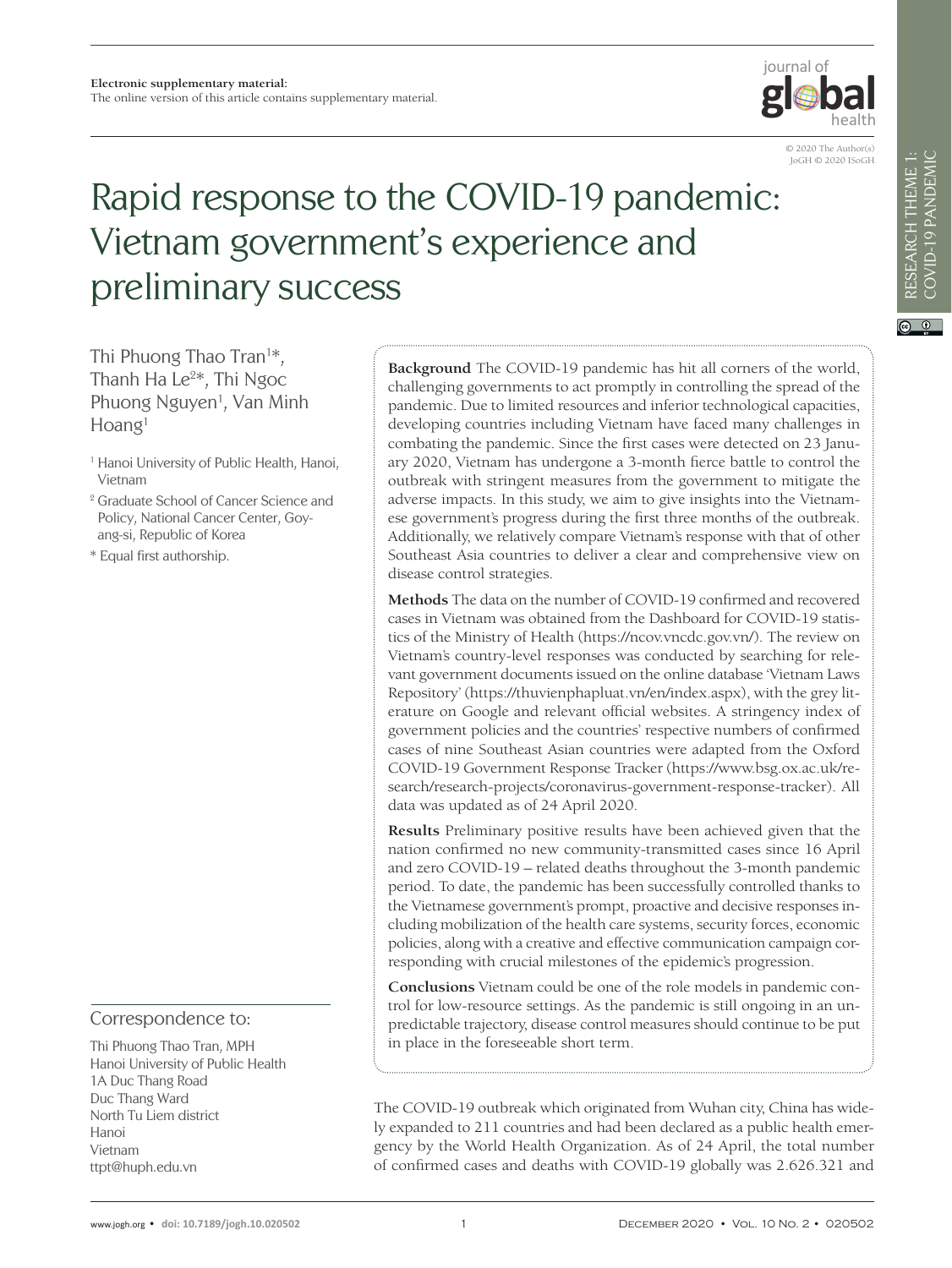181.938, respectively [[1](#page-10-0)]. The burden of the pandemic varies across countries. The case-facility rate was high in several countries including the United States (5.6%), Spain (10.4%), Italy (13.4%), and the UK (13.6%) [[2](#page-10-1)]. This pandemic is much more than a health crisis that seriously disrupts human lives and economic activities all over the world.

When compared to other regions, Southeast Asia also has experienced a significant rise in cases, notably in countries like Singapore, Indonesia, Philippines and Malaysia [[3](#page-10-2)]. The crisis has challenged governments to respond urgently in the same manner they would have done had it been a war or natural disaster. Countries are making every effort to slow the spread of the virus through testing and treating patients, tracing contacts, limiting travels, quarantining citizens and so forth. Countries' timely responses play a crucial role in controlling the spread of the pandemic.

The first detected cases on 23 January has marked the beginning of Vietnam's 3-month fierce battle against COVID-19 with complicated and unpredictable progression of the epidemic. As most countries, Vietnam has also been suffering and will likely continue to shoulder the devastating impacts on health, economy and society over the months and years to come. In response to the pandemic, considerable efforts of the government have been made such as enforcing border closure, entry ban, isolation and quarantine; improving health care capacity; executing information campaigns amongst others to reduce the adverse impacts of the pandemic. This study aims to bring forth a profound overview of how the Vietnamese government prepared and responded in the wake of COVID-19, during the first three months of the pandemic. Additionally, we relatively compare Vietnam's response with that of other Southeast Asia countries to deliver a clear and comprehensive view on disease control strategies. Our research could potentially contribute to the literature on coping strategies in times of unprecedented pandemics and serve as reference to help countries prepare for similar future outbreaks.

# METHODS

### Data sources

The data on the number of COVID-19 confirmed and recovered cases in Vietnam was obtained from the Dashboard for COVID-19 statistics of the Ministry of Health (MOH) (https://ncov.vncdc.gov.vn/) as of 24 April 2020 [\[4](#page-10-3)].

The review on Vietnam's country-level responses was conducted by searching for relevant documents issued by the government on the online database 'Vietnam Laws Repository' (https://thuvienphapluat.vn/ en/index.aspx) [[5](#page-10-4)]. Search terms were 'coronavirus' or 'COVID-19'. In addition, grey literature on Google and relevant official websites were searched. Inclusion criteria was documents focusing on national-level regulations in response to the COVID-19 pandemic that were published up until 24 April 2020.

For the cross-comparison of policies among Southeast Asian countries (including Brunei, Laos, Indonesia, Malaysia, Myanmar, Philippines, Singapore, Thailand and Vietnam), a stringency index of government policies and the countries' respective numbers of confirmed cases were adapted from the Oxford COVID-19 Government Response Tracker (https://www.bsg.ox.ac.uk/research/research-projects/coronavirus-government-response-tracker) [\[6](#page-10-5)]. The stringency index was calculated based on nine indicators of government's responses, including school closing, workplace closing, cancellation of public events, restriction on gathering size, public transport closure, "shelter-in-place" and home confinement orders, restriction on domestic/internal movement, restriction on international travel and public information campaign. The stringency index ranged from 0 to 100 in which the higher the score, the stricter the government policies. The stringency index is not intended to measure the appropriateness or effectiveness of a country's response but rather to provide a stringency indicator of the governments' policies. The data was updated as of 24 April 2020.

# Data management and analysis

The daily cumulative number of confirmed cases and recovered cases of COVID-19 in Vietnam from 23 January to 24 April were entered into Excel (Microsoft Inc, Seattle, WA, USA). We downloaded the Excel file comprising of the stringency index and the number of confirmed cases for all Southeast Asian countries from the Oxford COVID-19 Government Response Tracker. In order to provide an overview of the COVID-19 pandemic in Vietnam, changes in the cumulative number of confirmed cases, number of recovered cases and stringency index during the 3-month period are illustrated in **[Figure 1](#page-2-0)**. Additionally, fluctuations of stringency indexes of each Southeast Asian country by increasing confirmed cases were presented to compare policy responses among these nations. All figures were drawn through Excel.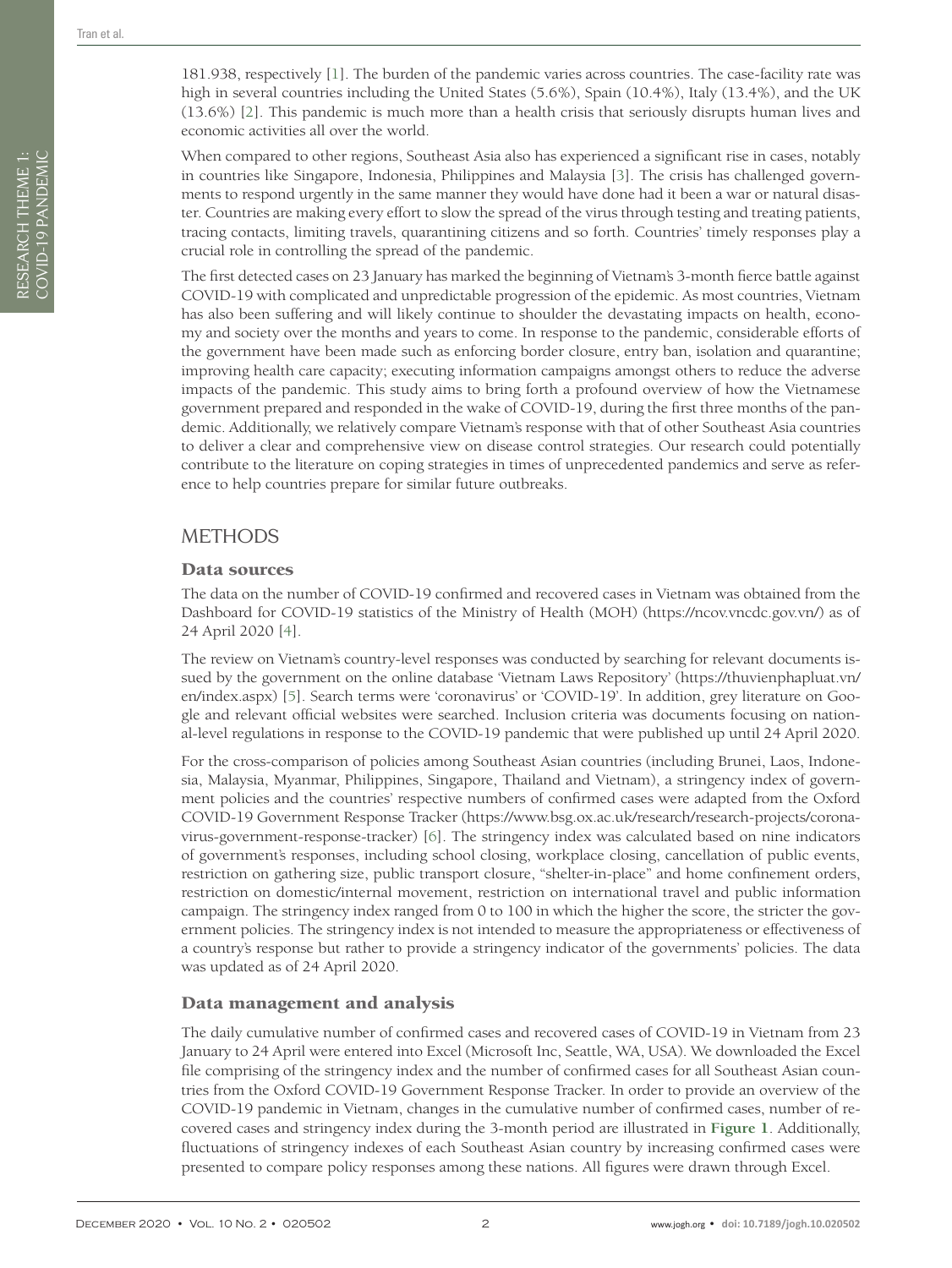# RESULTS AND DISCUSSION

# Overview of the COVID-19 pandemic in Vietnam

The first 3-month progress of the COVID-19 outbreak in Vietnam can be temporarily divided into three stages (**[Figure 1](#page-2-0)**). Stage I was from 23 January (the first case detected) to 25 February, during which the number of confirmed cases with COVID-19 increased slowly to 16 on 25 February. Most of the cases in this stage were people with recorded travels from China. In Stage II, the new cases were initially those identified with traveling histories to South Korea and European countries, but later served as the sources of community transmission, ramping up the total number of confirmed cases to 268 on 15 April. In Stage III, only 2 new cases were reported, 225 out of 270 cases (83.3%) had recovered as of 24 April. There were no deaths recorded as of 24 April 2020.

Vietnam has gained preliminary promising achievements in controlling the COVID-19 pandemic given that the nation has maintained a clean record of new COVID-19 cases for eight days since 16 April and has had zero deaths for three months straight. These are attributable to the rapid, strong and decisive efforts of the government in the wake of the outbreak. This is a commendable accomplishment, given that Vietnam shares a long and bustling border with China – the initial hotspot of the outbreak. However, Vietnam may confront further challenges in the upcoming months due to the vast flows of Vietnamese citizens returning home from abroad and the number of patients who are tested positive again after being discharged from hospital.

<span id="page-2-0"></span>

**Figure 1.** The cumulative number of confirmed cases and recovered cases with COVID-19, by stages.

# Vietnamese government's response to the COVID-19 pandemic

In hindsight, the epidemic is still relatively under control in Vietnam thanks to the continued prompt and proactive precautions taken by the government. The stringency index, which simply reflects the strictness in counter-measures, has changed over time to correspond with crucial progression milestones during the three stages of the pandemic. In stage I which marks the initial period of the outbreak, the government took a step-by-step operationalization of intensive regulations to combat the outbreak and this approach continued to be reinforced during the first haft of stage II. Rapid community transmissions of the virus in the second haft of stage II prompted the government to put in place the strictest counter-measures, resulting in the 15-day national social distancing with the highest level of stringency (scored nearly 100 in stringency index). In the ongoing stage III as of 24 April, the epidemic has been relatively controlled, enabling social distancing measure relieves (**[Table 1](#page-3-0)**).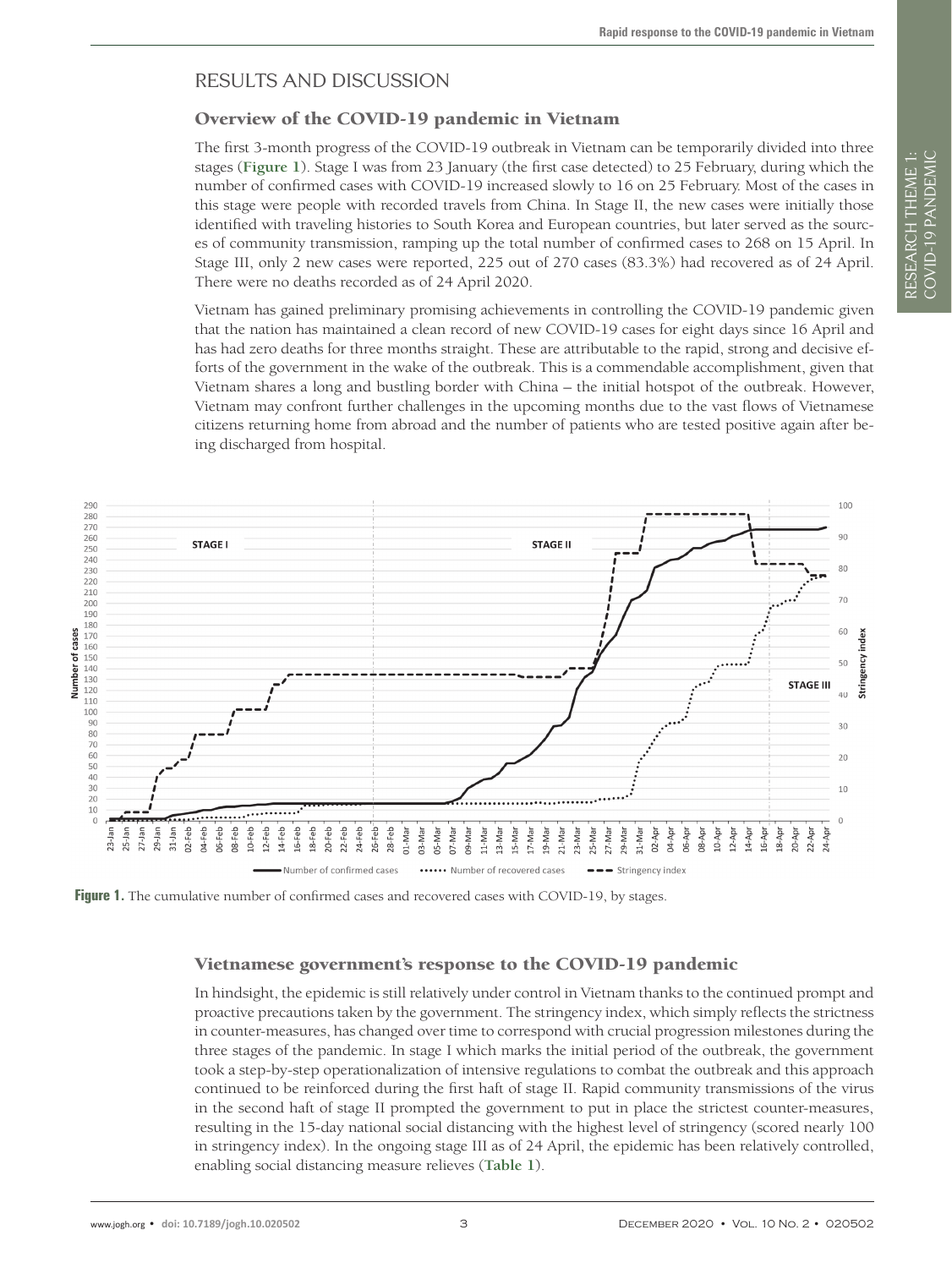RESEARCH THEME 1: COVID-19 PANDEMIC

RESEARCH THEME 1:<br>COVID-19 PANDEMIC

#### <span id="page-3-0"></span>**Table 1.** Summary of Vietnamese government's response to COVID-19 outbreak

| <b>INDICATOR</b> | POLICIES/REGULATIONS                                                                                                                                                                                                                                                                                                                                                                                                                                                                                                                                                                                                            |
|------------------|---------------------------------------------------------------------------------------------------------------------------------------------------------------------------------------------------------------------------------------------------------------------------------------------------------------------------------------------------------------------------------------------------------------------------------------------------------------------------------------------------------------------------------------------------------------------------------------------------------------------------------|
| Border closure   | Stage I:                                                                                                                                                                                                                                                                                                                                                                                                                                                                                                                                                                                                                        |
| and entry ban    | . On 23 January, The Civil Aviation Authority of Vietnam suspended all flights to Wuhan - where the initial outbreak of nCoV was<br>reported. Instruction No. 358/CT-CHK [7].                                                                                                                                                                                                                                                                                                                                                                                                                                                   |
|                  | . On 29 January, the Civil Aviation Authority of Vietnam temporarily halted the granting of permission for new flights from Vietnam<br>to areas in China that have been affected by the epidemic and ceased all flights from those areas to Vietnam [8].                                                                                                                                                                                                                                                                                                                                                                        |
|                  | • On 30 January, Vietnam suspended visa issuance to Chinese tourists as a temporary measure. Vietnam also temporarily refused<br>entry for all foreign visitors who had been to mainland China (including transit) in the 14 d prior to their intended arrival in<br>Vietnam [5].                                                                                                                                                                                                                                                                                                                                               |
|                  | • On 1 February, the Civil Aviation Authority of Vietnam suspended all flights to mainland China, Hong Kong, Macau, and Taiwan.<br>However, the ban on flights to Hong Kong, Macau, and Taiwan was lifted from 2 February. Meanwhile, all flights to and from<br>mainland China (including transits) were still suspended [8].                                                                                                                                                                                                                                                                                                  |
|                  | • On 12 February, Vietnam and China agreed to reopen border crossings to ease congestion and normalize trade (Telegraph No.<br>224/CD-TTg dated 12 February 2020). Several border crossings in Quang Ninh, Lai Chau, Lao Cai, Lang Son, and Ha Giang were<br>reopened. However, backlogs remained and other border crossings remained closed [9].                                                                                                                                                                                                                                                                               |
|                  | Stage II and III:                                                                                                                                                                                                                                                                                                                                                                                                                                                                                                                                                                                                               |
|                  | • On 25 February, Vietnam temporarily imposed entry bans on people with recent travel records from South Korea and the epi-<br>demic-affected areas [10].                                                                                                                                                                                                                                                                                                                                                                                                                                                                       |
|                  | · On 29 February, Vietnam suspended the Visa Waiver Program for South Korean nationals. In addition, all incoming travelers from<br>South Korea were required to complete a mandatory 14-d quarantine [11].                                                                                                                                                                                                                                                                                                                                                                                                                     |
|                  | • On 5 March, Vietnam Airlines and low-cost carrier Vietjet Air temporarily halted all flights to and from South Korea [12].<br>• On 18 March, Vietnam Airlines temporarily suspended flights between Vietnam and Malaysia until the end of March due to the<br>Malaysian government imposing border closure during this time. Additionally, flights between Vietnam and France were indefi-<br>nitely suspended. Moreover, foreigners who entered or transited through ASEAN countries within the past 14 d were required by<br>the Vietnamese government to undergo a 14-d mandatory quarantine upon arrival in Vietnam [13]. |
|                  | • On 19 March, Vietnam Airlines temporarily suspended international flights [14]                                                                                                                                                                                                                                                                                                                                                                                                                                                                                                                                                |
|                  | . On 29 March, the Ministry of Transport decided to reduce the number of domestic flights between 30th March and 15th April<br>2020. More specifically, all domestic routes were temporarily suspended during the above period, except for routes between Ha-<br>noi and Ho Chi Minh city and between Hanoi/HCM City and Da Nang/Phu Quoc [10].                                                                                                                                                                                                                                                                                 |
|                  | • On 1 April, border crossings between Vietnam and Cambodia and Laos were temporarily closed during the period from 1 April<br>to 15 April [15].                                                                                                                                                                                                                                                                                                                                                                                                                                                                                |
| Quarantine and   | Stage I:                                                                                                                                                                                                                                                                                                                                                                                                                                                                                                                                                                                                                        |
| lockdown         | · On 2 February, the Official Dispatch No. 156/CD-TTg implementation of a 14-d quarantine for Vietnamese citizens returning<br>from China was signed by Prime Minister Nguyen Xuan Phuc [16].                                                                                                                                                                                                                                                                                                                                                                                                                                   |
|                  | • On 3 February, the Prime Minister ordered all travelers who came from or transited through 31 provinces of China within the<br>last 14 d to be quarantined [17]                                                                                                                                                                                                                                                                                                                                                                                                                                                               |
|                  | Stage II:                                                                                                                                                                                                                                                                                                                                                                                                                                                                                                                                                                                                                       |
|                  | • From 26 February, Vietnamese passengers who traveled from the Republic of Korea would be quarantined for 14 d after entering<br>Vietnam. Besides, Vietnam would reject foreigners who have visited or transited through Daegu and Gyeongsangbuk of South<br>Korea, except for those entering Vietnam for business purposes (14 d quarantine is compulsory) [18].                                                                                                                                                                                                                                                              |
|                  | • On 1 March, Hanoi and Ho Chi Minh city airports stopped receiving all flights from South Korea, instead they were rerouted to<br>land at Van Don (Quang Ninh province) and Can Tho airports. Before entering Vietnam, all passengers on these flights had to un-<br>dergo mandatory health checks and isolation for 14 d at specific locations arranged by Vietnamese regulators. All passengers who<br>booked flights from or transited through Italy or Iran within 14 d prior to landing in Vietnam would also be isolated for 14 d [19].                                                                                  |
|                  | • From 1 March, all people who entered the country from epidemic countries (China, Korea, Italy, Iran) must fill out a medical<br>declaration upon arrival. In the case of passengers showing signs of common COVID-19 symptoms (fever, cough, or shortness<br>of breath), they would be transferred to designated health facilities for quarantine, treatment and sample collections of clinical<br>specimens for COVID-19 testing [20].                                                                                                                                                                                       |
|                  | . On 7 March, the Health Ministry required all arrivals from March 1 to self-isolate at home if they had not been quarantined in a<br>centralized zone in the past 14 d [21].                                                                                                                                                                                                                                                                                                                                                                                                                                                   |
|                  | . On 21 March, Vietnam announced a mandatory quarantine for all passengers from all countries and regions upon entry to Viet-<br>nam. For passengers holding diplomatic or official passports, if he/she was in normal health condition, had no signs of illness and<br>was guaranteed by the embassies or representative offices who ensured the quarantine conditions, he/she may undergo quaran-<br>tine at the representative office or place of residence for 14 d from the arrival date [22].                                                                                                                             |
|                  | • On 1 April, Vietnam government enacted the Directive No. 16/CT-TTg on implementing strict social distancing rules nationwide                                                                                                                                                                                                                                                                                                                                                                                                                                                                                                  |
|                  | for 15 d to prevent the spread of COVID-19. The measures included self-isolation and people were only allowed to leave their<br>homes for food and medicines. Gathering of more than two people was also banned, together with a must two-meter distance                                                                                                                                                                                                                                                                                                                                                                        |
|                  | rule between people in public areas. Factories, businesses and service establishments producing and providing essential goods<br>were allowed to remain open but must follow strict health guidelines [23].                                                                                                                                                                                                                                                                                                                                                                                                                     |
|                  | • On 13 April, authorities ordered people working at a unit of Samsung Display in Bac Ninh province to be quarantined and the<br>Samsung factory was isolated after a worker was tested positive for COVID-19 [24].                                                                                                                                                                                                                                                                                                                                                                                                             |
|                  | • Certain localities continued to be locked down to curb the spread of COVID-19, such as Son Loi (Vinh Phuc), Truc Bach (Hanoi),                                                                                                                                                                                                                                                                                                                                                                                                                                                                                                |

Viet Hai and Gia Luan (Hai Phong), Ha Loi (Me Linh, Hanoi), Bach Mai hospital (Hanoi) [\[25](#page-10-24)-[29](#page-10-25)]. **Stage III:**

• On 16 April, Vietnam divided all localities into 'high-risk, 'at-risk', and 'low-risk' zones to implement social distancing measures related to the pandemic. Vietnam extended the social distancing measures at least until 22 April for high-risk and at-risk localities, which included Hanoi, HCM City, as well as ten other provinces. Depending on the situation in high-risk areas, the measures could be extended to 30 April [[30](#page-11-0)].

• From 23 April, Vietnam loosened the social distancing measures, though the restrictions continued in some high-risk areas. While social distancing in Hanoi and HCM city was largely lifted, some restrictions continued to remain for restaurants, bars, clubs [[31](#page-11-1)].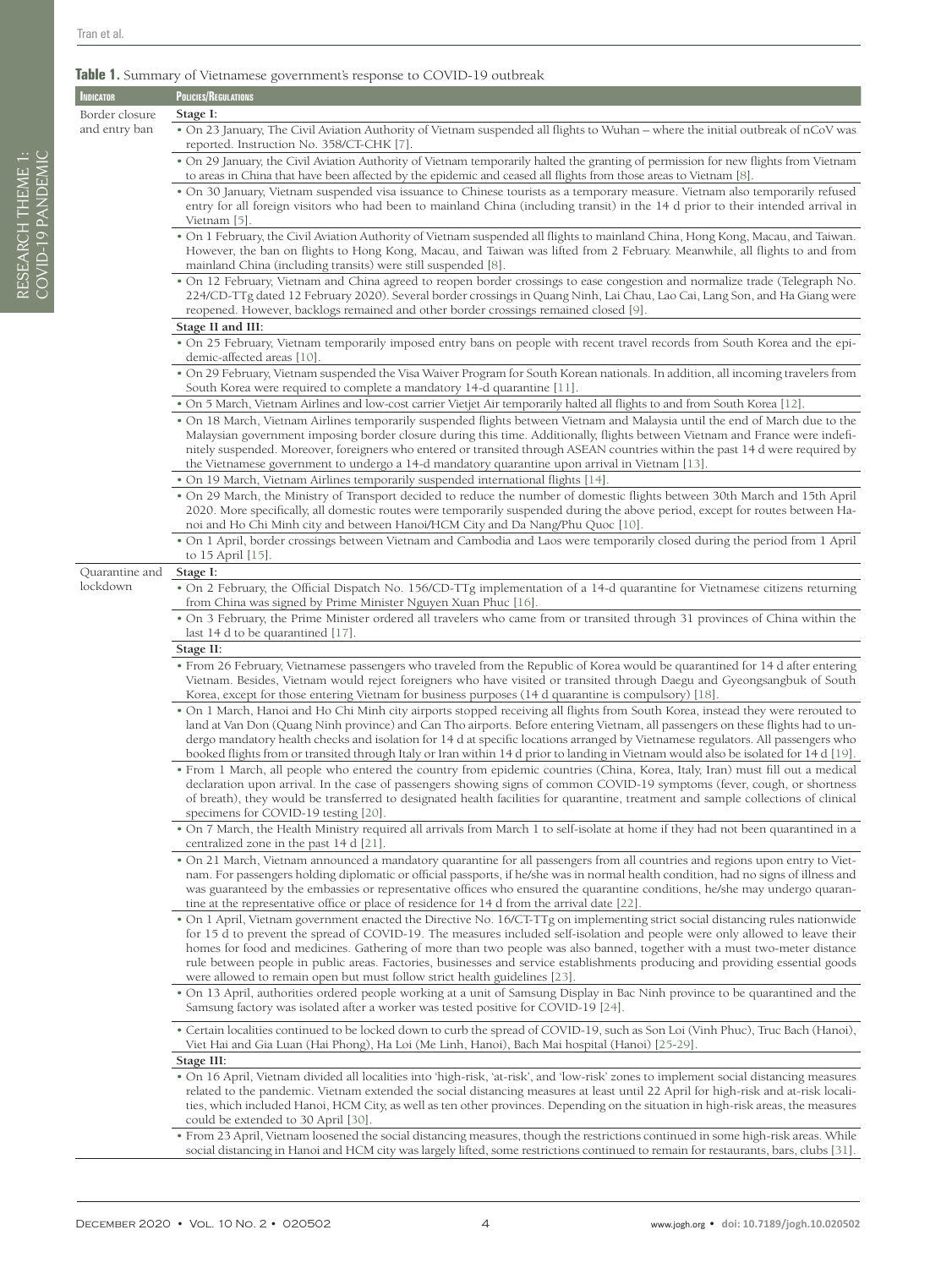#### **Table 1.** Continued

| INDICATOR      | POLICIES/REGULATIONS                                                                                                                                                                                                                                           |
|----------------|----------------------------------------------------------------------------------------------------------------------------------------------------------------------------------------------------------------------------------------------------------------|
| Non-essen-     | Stage I:                                                                                                                                                                                                                                                       |
| tial business, | . On 2 February, the Department of Education and Training of Ho Chi Minh City and Hanoi issued for closure of all pre-school                                                                                                                                   |
| school/work-   | levels, elementary schools, high schools and all regular education institutions [32,33]                                                                                                                                                                        |
| place, public  | • On 3 February, Prime Minister Nguyen Xuan Phuc signed the Official Dispatch No. 156/CD-TTg on strengthening the preven-                                                                                                                                      |
| transport      | tion and control of the coronavirus outbreak, which included restrictions on large gatherings and festivals including the inaugu-                                                                                                                              |
| closure        | ral ones [34].                                                                                                                                                                                                                                                 |
|                | . On 3 February, Prime Minister requested the Ministry of Education and Training to provide specific guidance for students study-                                                                                                                              |
|                | ing at home (in Official Dispatch No. 156/CD-TTg). By the end of 8th February 63/63 provinces and cities that had extended the                                                                                                                                 |
|                | closure of schools in their areas continued to extend this until 22 April [35]<br>. On 3 February, the Official Telegraph No. 396/CD-BVHTTDL, Ministry of Culture, Sports, and Tourism required to prolong tem-                                                |
|                | porary suspension of festivals and activities at historical monuments and sites [36].                                                                                                                                                                          |
|                | Stage II:                                                                                                                                                                                                                                                      |
|                | . On 16 March, Vietnam railway authorities suspended several domestic routes from Hanoi and HCM City [37]                                                                                                                                                      |
|                | • On 24 March, the People's Committee of HCM city issued a decision to close all non-essential services like beauty clinics, kara-                                                                                                                             |
|                | oke, massage parlors, bars, entertainment venues in 24 districts, effective immediately [38].                                                                                                                                                                  |
|                | • On 27 March, the government asked religious organizations to cancel religious festivals, entertainment activities and conferences                                                                                                                            |
|                | that attract large crowds as a precaution; to suspend all non-essential business; ban on gathering of more than 10 people in out-                                                                                                                              |
|                | side areas [39]                                                                                                                                                                                                                                                |
|                | • On 27 March, Hanoi stopped public transport activities by 80%. After one day, all bus operations were halted in response to                                                                                                                                  |
|                | COVID-19 from 28 March to 15 April. This rule was extended for another week until 22 April [40].                                                                                                                                                               |
|                | • Vietnam banned gatherings of more than 20 people for at least two weeks starting from March 28 and temporarily shut down<br>services like massage parlors, tourist sites and cinemas nationwide. In addition, major cities like HCM City, Hanoi, Can Tho and |
|                | Da Nang needed to temporarily shut down all service facilities except for food, pharmacy and medical treatment services [39].                                                                                                                                  |
|                | • On 30 March, the Ministry of Transport issued Official Dispatch No. 2917/BGTVT-VT on stopping the operation of contract ve-                                                                                                                                  |
|                | hicles had 9 seats and above coming to or departing from Hanoi, HCM City [41].                                                                                                                                                                                 |
|                | • On 1 April, Hanoi, HCM City and Da Nang requested to stop all construction activities from 1 April to 15 April [23]                                                                                                                                          |
|                | • Until 1 April, in line with the national quarantine, domestic flights were significantly reduced to only one round trip a day be-                                                                                                                            |
|                | tween Hanoi and HCM city; Hanoi and Da Nang; HCM City and Da Nang. Passenger trains between Hanoi and HCM City were                                                                                                                                            |
|                | also limited to two trips per day. Public transport services were suspended while transport from region to region were minimized                                                                                                                               |
|                | except for essential services [42]                                                                                                                                                                                                                             |
|                | • Also on the same day, the Ministry of Transport issued the Official Dispatch No. 3064/BGTVT-VT to prohibit the transportation                                                                                                                                |
|                | activities of domestic flights and inter-provincial transport routes, as well as the transportation activities of contract vehicles, tour-                                                                                                                     |
|                | ist cars, taxis, buses in all provinces and cities [43,44]                                                                                                                                                                                                     |
|                | Stage III:<br>• On 16 April, the Minister of Transport issued the Official Dispatch No. 3655/BGTVT-VT: Adjusting the transportation plan accord-                                                                                                               |
|                | ingly in the three area groups at risk of COVID-19 (I high-risk, II at-risk and III low-risk). Specifically, with provinces in Group                                                                                                                           |
|                | I and Group II, no inter-provincial passenger transportation would be carried out until 22 April. Vietnamese air passenger carri-                                                                                                                              |
|                | ers were expected to resume regular domestic flights but stated that routes and flight frequency might be subject to change [45].                                                                                                                              |
|                | . On 23 April, the social distancing campaign was stopped in 28 cities and provinces and the Prime Minister implemented more                                                                                                                                   |
|                | relaxed restrictions than before: Both Hanoi and HCM City (now classified only as "at risk"), as well as 10 other localities would                                                                                                                             |
|                | still have to stop socializing activities, which include all events of over 20 people and gatherings of 10 people or more outside                                                                                                                              |
|                | workplaces, schools and hospitals. However, shops, street businesses and non-essential services were allowed to reopen [30].                                                                                                                                   |
|                | • On 23 April, the frequency of domestic flights on the Hanoi - HCM city route was increased, as well as reopening of other do-                                                                                                                                |
|                | mestic routes with limitation [46,47]                                                                                                                                                                                                                          |
|                | • From 23 April, several schools were reopened in some provinces [48]                                                                                                                                                                                          |
| Improving      | . On 16 January, MOH issued Decision No. 125/QD-BYT on the first guideline for diagnosis and treatment of coronavirus infec-                                                                                                                                   |
| capacity of    | tion [49]. The guideline was updated continuously in Decision No. 322/QD-BYT on 06 February, in Decision No. 1344/QD-BYT                                                                                                                                       |
| health care    | on 25 March [50,51]<br>. On 28 January, Prime Minister Nguyen Xuan Phuc signed the Directive No. 05/CT-TTg on the prevention and control of the Coro-                                                                                                          |
| systems        | navirus outbreak, which immediately requested to establish a Rapid Response Team and also requested MOH to report daily the                                                                                                                                    |
|                | situation to the Prime Minister [52].                                                                                                                                                                                                                          |
|                | • On 30 January, MOH issued Decision No. 255/QD-BYT on the establishment of Rapid Response Teams [53]                                                                                                                                                          |
|                | . On 30 January, the Prime Minister issued the Decision No. 170/QD-TTg on establishment of National Steering Committee for                                                                                                                                     |
|                | controlling the outbreak [54].                                                                                                                                                                                                                                 |
|                | • On 1 February, MOH launched the hotlines 19009095 and 19003228 for the prevention and control of the coronavirus outbreak                                                                                                                                    |
|                | [55]. On 22 March, all provinces/cities operated their own hotlines for counseling [56].                                                                                                                                                                       |
|                | . On 7 February, the National Institute of Hygiene and Epidemiology successfully cultured and isolated the new coronavirus in                                                                                                                                  |
|                | the laboratory [57].                                                                                                                                                                                                                                           |
|                | . On 7 February, the National Steering Committee for prevention and control of the coronavirus outbreak issued Decision No. 80/                                                                                                                                |
|                | QD-BCDQG on establishment of Sub-committees to respond to the outbreak [58].<br>. On 5 March, the Agency of Health Examination and Treatment launched the online management and administration system for                                                      |
|                | diagnosis and treatment of COVID-19 infection [59].                                                                                                                                                                                                            |
|                | . On 5 March, Vietnam successfully produced the virus detection test kit (RT-PCR and real-time RT-PCR) [60]                                                                                                                                                    |
|                | · On 30 March, MOH announced imports of 200000 rapid test nCoV from South Korea. These test kit were prioritized for people                                                                                                                                    |
|                | who self-isolated at home, in concentrated isolation areas and in high-risk areas [61].                                                                                                                                                                        |
|                | • On 3 April, the Prime Minister required MOH to speed up the production of medical equipment with high quality and reason-                                                                                                                                    |
|                | able prices [62]                                                                                                                                                                                                                                               |
|                | . On 16 April, the Drug Administration of Vietnam issued Official Dispatch No. 4162/QLD-KD stopping anti-COVID-19 drugs                                                                                                                                        |
|                | exports $[63]$ .                                                                                                                                                                                                                                               |
|                | • On 18 April, MOH launched an online-based medical examination and treatment system to support hospitals in remote areas re-                                                                                                                                  |
|                | garding counseling, consultation, imaging diagnosis, pathology. [64].                                                                                                                                                                                          |
|                | · In addition, MOH issued numerous guidelines for quarantine at home, at quarantine zones, at residential areas for the prevention                                                                                                                             |
|                | and control of the COVID-19 spread [65-67]; Guidance on prevention and management of COVID-19 infection for pregnant<br>women and infants, for the elderly and people with chronic diseases [68,69]; Recommendations on prevention and control of the          |
|                | COVID-19 at apartment buildings, at workplaces, at shopping malls, restaurants[70-72]                                                                                                                                                                          |
|                |                                                                                                                                                                                                                                                                |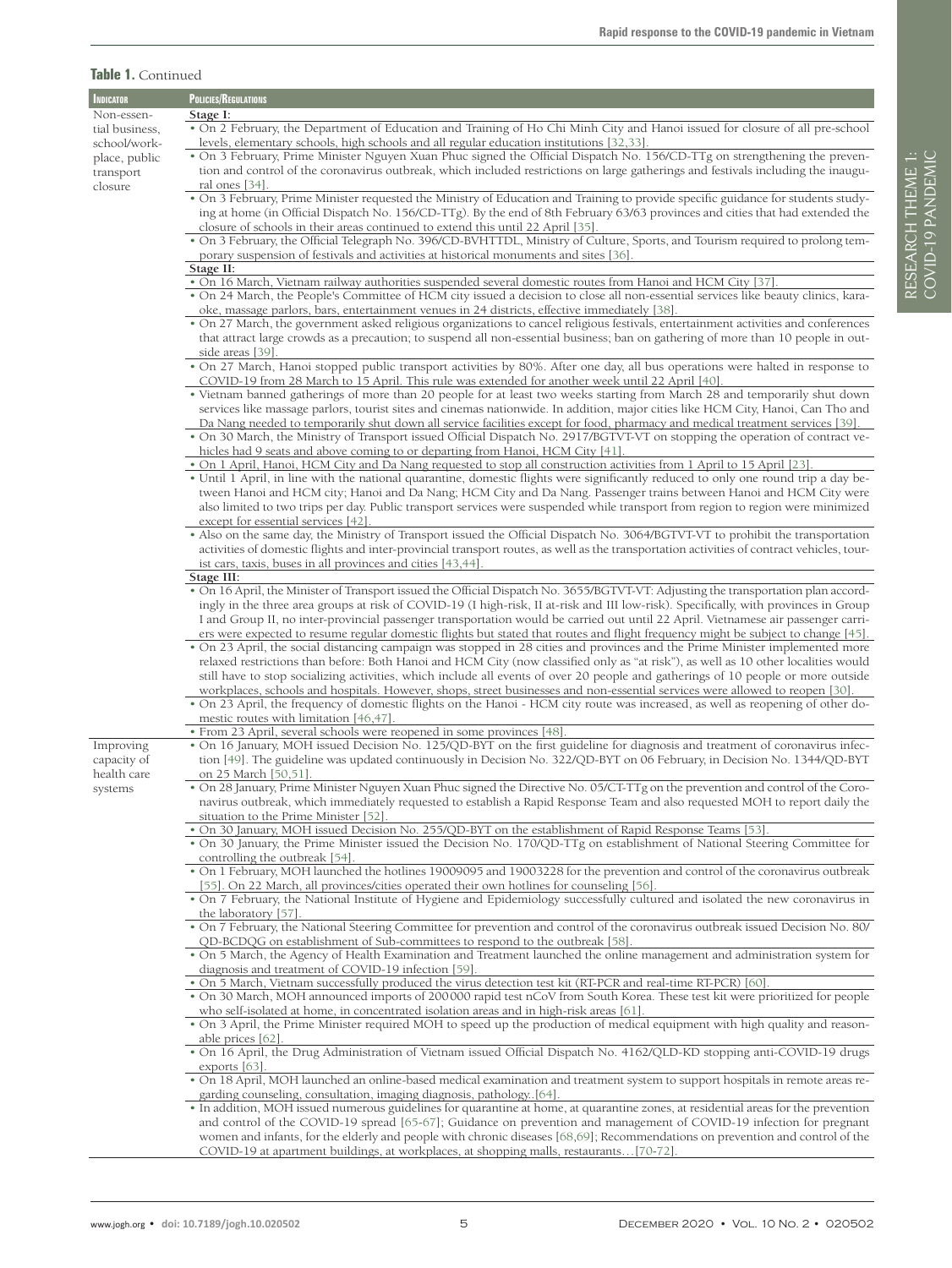#### **Table 1.** Continued

| <b>INDICATOR</b>        | POLICIES/REGULATIONS                                                                                                                                                                                                                                                                                                                                                                                                                                                                                                                                                                                                                                                                                                                           |
|-------------------------|------------------------------------------------------------------------------------------------------------------------------------------------------------------------------------------------------------------------------------------------------------------------------------------------------------------------------------------------------------------------------------------------------------------------------------------------------------------------------------------------------------------------------------------------------------------------------------------------------------------------------------------------------------------------------------------------------------------------------------------------|
| Information<br>campaign | • On 30 January, MOH issued Official Dispatch No. 369/BYT-TT-KT on propaganda strengthening, advocacy of prevention and<br>control of nCoV to the People's Committee of 63 provinces [73].                                                                                                                                                                                                                                                                                                                                                                                                                                                                                                                                                     |
|                         | • On 2 February, the Ministry of Information and Communications issued Directive No. 05/CT-BTTTT on the implementation of<br>prevention and control of the new coronavirus outbreak $[74]$ , in which:<br>- Providing information through text messaging for each mobile subscriber.<br>– Producing videos, short films to disseminate anti-nCoV information on social networks such as Facebook, Zalo, Youtube, Lotus.<br>- Launching the hashtag #ICT_anti_nCoV to raise awareness.<br>- Disseminating information through the media such as newspaper, radio, television.<br>- Ensuring and improving collaboration and communication amongst hospitals and health facilities<br>- Ensuring network security, promptly correct 'fake' news. |
|                         | . On 8 February, MOH officially launched website https: //ncov.moh.gov.vn/ and app named 'Vietnam Health' to provide informa-<br>tion on nCoV infection [75].                                                                                                                                                                                                                                                                                                                                                                                                                                                                                                                                                                                  |
|                         | • On 9 March, the Ministry of Information and Communications and MOH launched 2 apps: 'NCOVI' application for Vietnam-<br>ese people and 'the Vietnam Health Declaration' application for all visitors entering Vietnam. These two applications provide in-<br>formation to trace suspected cases with COVID-19. Based on the data collected from these applications, the health care system<br>could ensure the fastest and most effective medical assistance as soon as possible. In addition, this is also an official channel for<br>competent state agencies to send recommendations on disease prevention to users [76].                                                                                                                 |
|                         | • On 18 March, the community monitoring system using GPS to monitor the epidemic was activated in Hanoi (Hanoi SMart City)<br>[77].                                                                                                                                                                                                                                                                                                                                                                                                                                                                                                                                                                                                            |
|                         | • On 24 March, MOH issued Official Dispatch No. 1519/BYT-MT providing guidance on wearing facial masks for citizens and<br>communities [78].                                                                                                                                                                                                                                                                                                                                                                                                                                                                                                                                                                                                   |
|                         | . On 18 April, the Ministry of Information and Communications launched the 'Bluezone' application. This application can help<br>users to determine whether they had a close contact with COVID-19 patients [64].                                                                                                                                                                                                                                                                                                                                                                                                                                                                                                                               |
|                         | • Additionally, MOH cooperated with WHO to develop infographics on questions and answers regarding nCoV infection preven-<br>tion; MOH created infographics on recommendations of COVID-19 preventive measures for specific subjects such as drivers,<br>passengers on public transportations.[79].                                                                                                                                                                                                                                                                                                                                                                                                                                            |
| Economic<br>supports    | . On 7 February, the Ministry of Finance announced a list of medical supplies including face masks, hand sanitizers, protective suits<br>and others that are exempted from tax until the epidemic ends [80].                                                                                                                                                                                                                                                                                                                                                                                                                                                                                                                                   |
|                         | • On 3 March, the General Department of Taxation issued Official Letter No. 897/TCT-QLN on extension of tax payment, exemp-<br>tion of late payment due to NO. 897 COVID epidemic [81].                                                                                                                                                                                                                                                                                                                                                                                                                                                                                                                                                        |
|                         | • On 4 March, the Directive No. 11/CT-TTg 2020 on urgent objectives and solutions for assisting businesses facing difficulties and<br>assurance of social welfare amid COVID-19 pandemic issued by the Prime Minister, in which a credit package of VND 250 bil-<br>lion was proposed to support productions and businesses [82].                                                                                                                                                                                                                                                                                                                                                                                                              |
|                         | • On 20 March, Vietnam's Ministry of Industry and Trade has decided to cut electricity tariffs by 10 percent for three months [83].                                                                                                                                                                                                                                                                                                                                                                                                                                                                                                                                                                                                            |
|                         | • On 7 April, Hanoi People's Committee issued Directive No. 06/CT-UBND on reduction of land rent, house rent, reduction of<br>some types of collection fees in Hanoi [84].                                                                                                                                                                                                                                                                                                                                                                                                                                                                                                                                                                     |
|                         | • On 9 April, the government issued Decree No. 41/2020/ND-CP on tax and land rent deferral [85].                                                                                                                                                                                                                                                                                                                                                                                                                                                                                                                                                                                                                                               |
|                         | . On 10 April, the government announced plans for a \$2.6 billion fiscal package to support people affected by COVID-19 pandem-<br>ic, issued in Resolution No. 42/ND-CP [86].                                                                                                                                                                                                                                                                                                                                                                                                                                                                                                                                                                 |
|                         | • On 24 April, the Prime Minister issued Decision No. 15/2020/QD-TTg on implementation of policies on assistance for people<br>affected by COVID-19 pandemic [87].                                                                                                                                                                                                                                                                                                                                                                                                                                                                                                                                                                             |
|                         | • People in medical isolation areas including medical centers, concentrated quarantine facilities were given around 80 thousand<br>VND/d in allowance, and all direct medical fees were covered for Vietnamese citizens [88].                                                                                                                                                                                                                                                                                                                                                                                                                                                                                                                  |
|                         | Other responses • On 24 March, Vietnam stopped exporting rice to ensure national food security [89].                                                                                                                                                                                                                                                                                                                                                                                                                                                                                                                                                                                                                                           |

• In March, Hue hospital invented robots to assist serving patients in quarantine areas [\[90](#page-12-26)].

• Additionally, penalties of violations of COVID-19 prevention and control policies were imposed including not wearing masks in public places, concealing health status, opening non-essential businesses, gathering of more than 10 people, spreading 'fake news' and others [[91\]](#page-12-27).

• In March and April, a series of meetings among national senior officers were held to discuss health information and updates, as well as to share experiences on COVID-19 prevention, screening, and treatment across ASEAN countries [\[92](#page-12-28)].

• Vietnam transported 450000 protective suits and 200000 face masks to the United States, provided medical supplies valued US\$ 100000 to Japan. In addition, 550000 face masks were donated to European countries and 730000 to neighboring countries [\[93](#page-13-0)].

MOH – Ministry of Health

#### *Border closure and entry ban*

In the first stage, when the outbreak was only localized in China, on 23 January, the Civil Aviation Authority of Vietnam announced instruction No.358/CT-CHK regarding a temporary ban of all citizens from Wuhan city, the initial epicenter [\[7](#page-10-6)]. The ban was later extended to all flights to and from mainland China [[9](#page-10-8)]. Having a bustling border and a high volume of trade with China, Vietnam was expected to be heavily affected due to the disease's fast-spreading nature. Recognizing the potential high risks of the disease and limited existing resources, the government focused mainly on preventive measures. Stringent inspections were strictly implemented at airports and land border checkpoints in the form of tem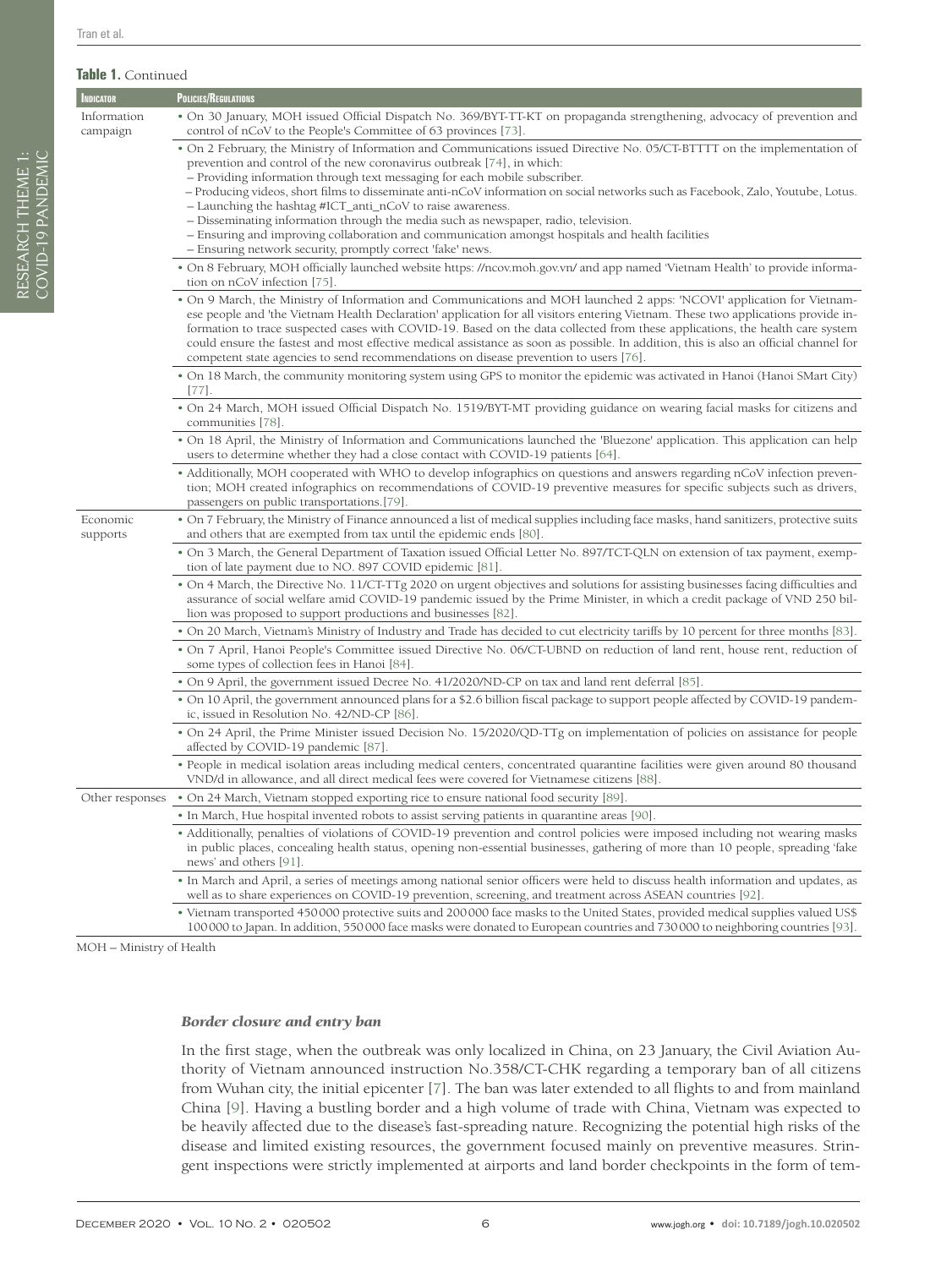perature checks, medical declarations and health checks [[20](#page-10-19)]. All cases with suspicious symptoms were taken in for further diagnosis.

On 12 February, Vietnam and China governments agreed to ease the cross-border restriction to normalize trade in Northern provinces: Quang Ninh, Lai Chau, Lao Cai, Lang Son, and Ha Giang [[9\]](#page-10-8). These trade policy changes had to be carefully considered by the government to strive for the ideal balance between economic and public health security. Trading activities put firm pressure on health workers in the prevention and treatment of COVID-19 in the subsequent disease stages in Vietnam.

As the pandemic widely spread in Deagu, South Korea, the second hotspot after China, the entry ban was further applied to travelers coming from severely affected regions in South Korea, in addition to a mandatory 14-day isolation for all other incoming Korean travelers effective as of 25 February [\[10](#page-10-0)]. On 05 March, the Civil Aviation Authority decided to temporarily suspend all flights to South Korea [\[12](#page-10-11)]. In this period, a series of emergency and successive restrictions were carried out based on the complex evolution of the disease worldwide, particularly the outbreak in European countries [\[13](#page-10-12)]. All international flights were temporarily suspended beginning 19 March and there were considerable reductions in the number of domestic flights [\[14](#page-10-13),[43\]](#page-11-13). Besides, all visa issuance were suspended, except for those on official or diplomatic missions. The border closure timeline in Vietnam was quite aligned with that of other countries in the Southeast Asian region, for example Thailand (22 March), Indonesia (31 March), Singapore (22 March) [\[3](#page-10-2)]. It is clear that controlling the epidemic has become the top priority for countries all over the world.

#### *Quarantine and lockdown*

As of February 2, Prime Minister Nguyen Xuan Phuc enacted the Official Dispatch No.156/CD-TTg enforcing 14-day quarantine for Vietnamese citizens returning from China [\[16](#page-10-15)]. On 3 February, the policy was extended to all citizens who entered Vietnam from 31 provinces of China, including foreigners [\[17](#page-10-16)]. In the first stage, the policy largely focused on preventing the penetration from the epicenter Wuhan and China in general.

In the second stage being aware of the pandemic danger, the government strictly implemented quarantine measures. On 1 March, citizens who entered the country from epidemic countries (China, Korea, Italy, Iran) have to fill in a health declaration form and follow medical quarantine [\[20](#page-10-19),[21](#page-10-20)]. The newly confirmed cases were mainly foreigners and Vietnamese citizens who returned from European countries or had direct contact with positive patients. Therefore, isolation and quarantine precautions were taken to curb the rise of disease transmission. Several localities at potential high risks of community transmission in Son Loi-Vinh Phuc, Truc Bach-Hanoi and some communities in Hai Phong, Ha Loi-Me Linh were placed in lockdown [[25](#page-10-24)-[28\]](#page-10-26). Bach Mai, a leading hospital at central level with more than 5000 health care workers was locked down in late March after one staff was confirmed positive for COVID-19 [[29](#page-10-25)].

A 15-day nationwide social distancing period began on 1 April led by the principle that "every province and city going into self-isolation" under the Directive No.16/CT-TTg. Accordingly, everyone – with the exception of essential workers – was required to "shelter in place" and not go out unless for bare necessities such as buying food or drugs [[23](#page-10-22)]. Although there were several considerable inconveniences in implementation of social distancing, most Vietnamese citizens have complied with the government's regulation. Whereas in the Philippines, the use of weapons had to be deployed to force habitants to follow the government's measures. On 4 April, an unfortunate incident was recorded in the Philippines as one protester who refused to follow the restriction orders was shot by the police [\[3](#page-10-2)]. Back in Vietnam, the number of confirmed cases during this period slightly increased, with over 250 cases in early April [\[2](#page-10-1)].

On 16 April, following 15 days of national social distancing, the government divided all localities of the country into 'high-risk', 'at-risk', and 'low-risk' zones to impose precautions accordingly. Hanoi, Ho Chi Minh city – the two biggest metropolitan cities and 10 other provinces had been implementing strict social distancing measures at least until 22. Starting 23 April, most cities and provinces began loosening social distancing requirements to allow more daily routines while still having protective measures in place. Under the guideline, Hanoi and Ho Chi Minh city were expected to intermittently operate daily services [\[30](#page-11-0)]. Meanwhile in Thailand, the Prime Minister announced plans to gradually relax restrictions by the end of April owing to the reduction of new confirmed cases. However, in other countries such as Singapore, Philippines and Indonesia, the strict measures continued to be applied until there were clear signs of case decline [\[3](#page-10-2)]. The 15-day period had been considered a significant milestone in the prevention of disease transmission in Vietnam. Although there might have been some undiagnosed cases, it cannot be denied that Vietnam's approach has been well-organized and effectively reduced the speed of transmission.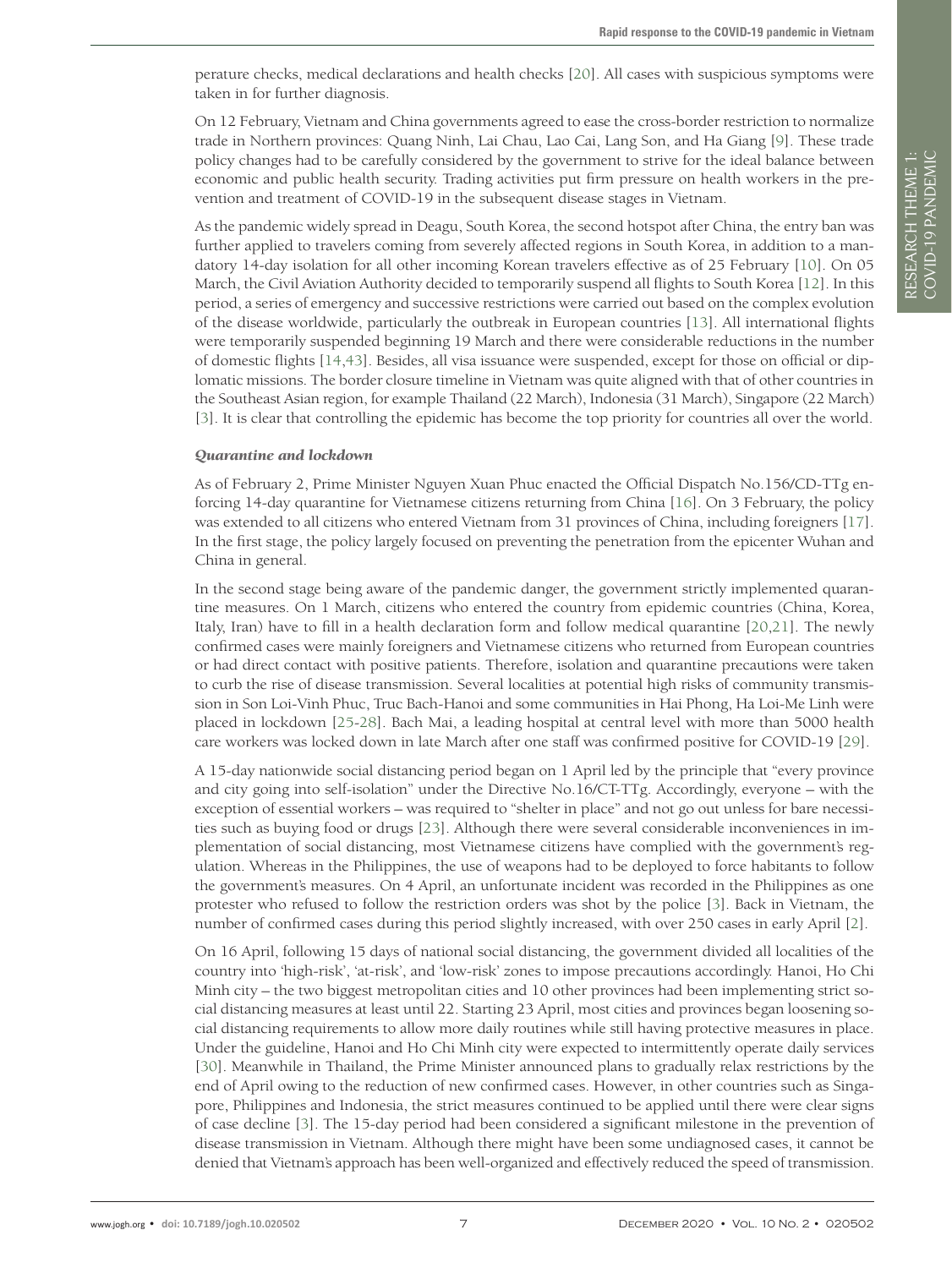#### *Shutdown non-essential business, school or workplace closure, suspended transportation*

In the first stage of the pandemic on 2 February, the Ministry of Education and Training announced the closure of all public and private educational institutions across the country [[35](#page-11-5)]. During this period, even though the outbreak was mainly confined to China, the prompt decision of school closing and banning public crowds had shown the advantages of limiting community transmission, which is in line with many other countries' outcomes [[94](#page-13-1)]. However, the unexpected break has caused students and teachers difficulties in the learning and teaching process. In the meantime, the Ministry of Education and Training was quick to launch innovative distant-learning programs on national television to support students in preparing for their entrance exams [[95,](#page-13-2)[96](#page-13-3)].

During the second stage, restriction measures regarding public gathering were tightened. A series of government documents issued in mid-March had highlighted the importance of social distancing measures and Vietnam's coping strategies reached a climax of highest stringency levels when the 15-day national social distancing measures took effect on 1 April [[23](#page-10-22)]. The prime objective of the measures was to urgently slow the number of infections or to "flatten the curve" of infection. One of the main priorities was to reduce and cease all non-essential business services, including restaurants, gyms, movie theaters, and religious, sports and cultural gatherings [[38](#page-11-8)]. Many companies and agencies had made the rational decision to allow their employees to work from home, which not only reduced the risk of disease transmission, but also maintained the income for employed individuals. In addition, buses and railroad services were suspended both within a province and between provinces [[40](#page-11-10)].

Upon entering a new phase with fewer new cases as of 23 April, the Ministry of Transport allowed the reoperation of domestic flights as well as reopening of essential transport activities in the whole country [[44](#page-11-14),[97\]](#page-13-4). In addition, since April 23 most schools were ready to welcome students to return after the long lockdown which had been prolonged since the Lunar New Year [[48](#page-11-18)]. To make schools a safe environment to learn after an extended period of closure required much considerations from localities, which had different operating policies depending on each own economic and social context. At the domestic level, these efforts on limiting exposure dramatically showed positive impacts during a persistent process against the pandemic.

#### *Improving capacities of health care system*

The effective results of the epidemic control to date have been largely contributed by the MOH and their drastic efforts in delivering rapid and decisive responses on all fronts from research, prevention, screening to diagnosis and treatment of COVID-19. In the early days of the outbreak in China, the guideline for diagnosis and treatment of coronavirus infection for Vietnam was already issued by MOH on 16 January and has been continuously updated throughout the epidemic [\[49](#page-11-19)-[51](#page-11-21)]. When the COVID-19 outbreak hit Vietnam on 30 Jan, the National Steering Committee and 45 Rapid Response Teams for outbreak prevention and control were established [\[53](#page-11-23),[54](#page-11-24)]. In the wake of the outbreak, MOH's hotline numbers 19009095 and 19003228 were set up on 1 Feb to address enquiries and concerns, in addition to the local hotlines for counseling provided by each province/city that were launched on 22 March [[55](#page-11-25),[56](#page-11-26)].

Furthermore, Vietnam has gained substantial achievements in scientific research and development relating to COVID-19. On 7 February, Vietnam became one of the few countries that successfully cultured and isolated the novel coronavirus strain in the laboratory, which would be the premise for further research and development of vaccines, as well as effective prevention interventions against COVID-19 [[57](#page-11-27)]. Moreover, Vietnam officially manufactured the virus detection test kits (RT-PCR and real-time RT-PCR) on 05 March, and was able to manufacture 10000 test kits per day [\[60](#page-11-30)]. To date, the test kit has been approved by WHO and exported to many countries such as: Sweden, Ukraine, Finland, Germany, Italy, Cambodia [[98](#page-13-5)]. The test kit plays a decisive role in the early diagnosis and timely treatment of COVID-19, alongside contact tracing and mass screening in the communities.

Furthermore, a series of guidelines and recommendations on the prevention and control of COVID-19 were released; for example, the guidelines on self-isolation and concentrated quarantine at medical facilities and hotels [\[65](#page-12-3),[66](#page-12-29),[99](#page-13-6),[100](#page-13-7)]; guidelines on the prevention and management of COVID-19 for specific vulnerable groups: infants and pregnant women; the elderly and people with chronic diseases [\[68](#page-12-5),[69](#page-12-6)]; recommendations on the prevention of COVID-19 infections in specific places such as apartment buildings, workplaces, public transports, shopping malls, restaurants and others [\[70](#page-12-7)-[72](#page-12-8)].

Moreover, the online-based system for medical examination and treatment of COVID-19 infections were launched initially by the Agency of Health Examination and Treatment on 5 February. It was then, officially launched on 18 April by MOH to support hospitals in remote areas regarding medical counselling,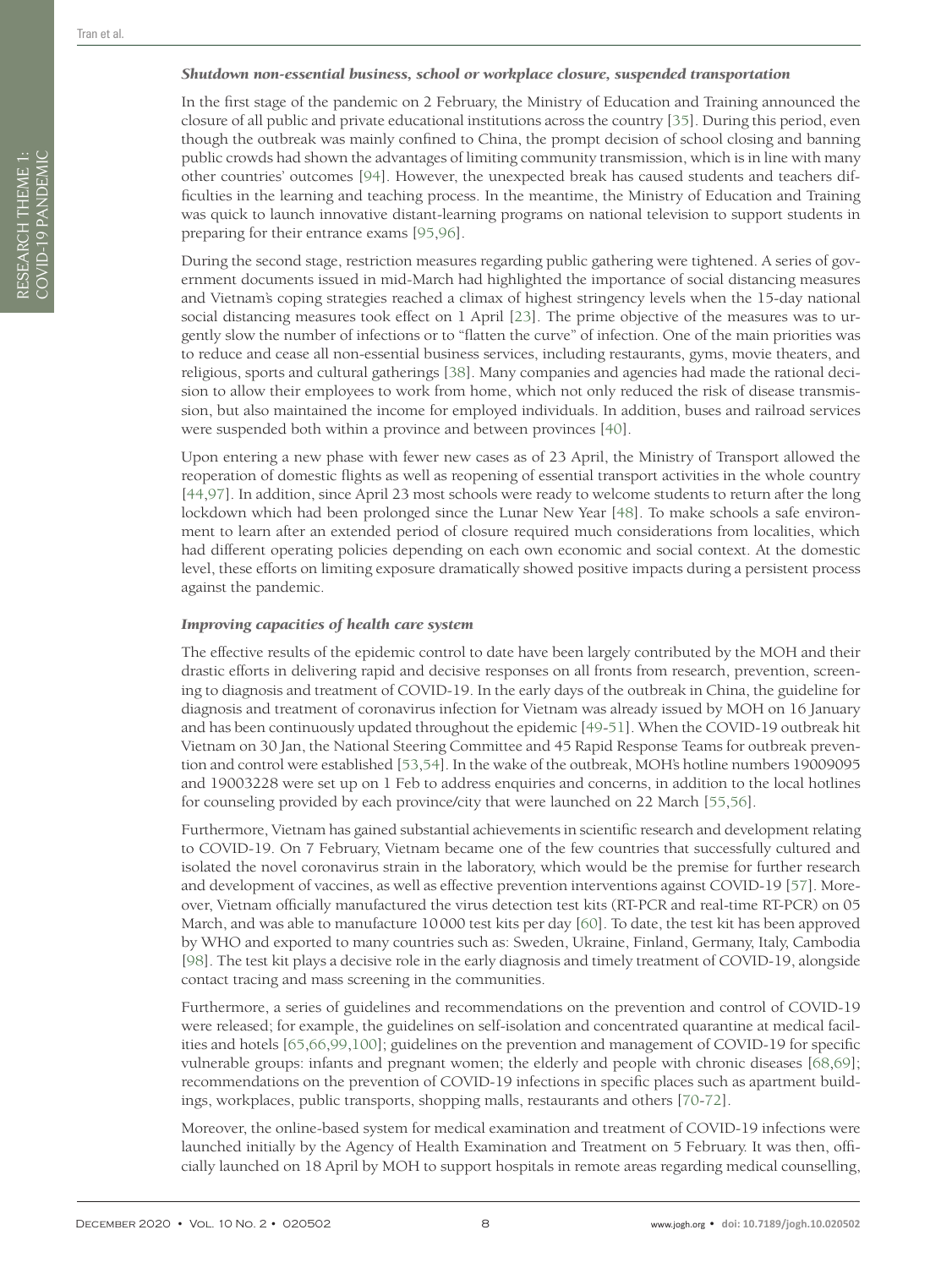consultation, imaging diagnosis, pathology among others [[59](#page-11-29),[64](#page-12-2)]. The initiative has helped to eliminate geographical and social barriers, and enhanced diagnosis and treatment capacity for COVID-19 in all health facilities.

Furthermore, the government facilitated a robust health care system through issuing a number of Decisions requiring rapid production of medical equipment and suspending exports of anti-COVID-19 drugs to ensure health system capacities during the complicated development of the pandemic [\[62](#page-12-0),[63](#page-12-1)].

#### *Information campaigns*

Importantly, the government has executed a series of information and communication campaigns to keep the public updated on the most transparent and latest development of the epidemic. On 30 January, communication campaigns via radio, television, newspaper for the prevention and control of the pandemic were launched in all provinces/cities via cooperation between the Department of Health and Department of Information and Communications [\[73\]](#page-12-9). On 2 February, the Ministry of Information and Communications issued Directive No.5/CT-BTTTT strengthening the information campaigns for the prevention and control of the new coronavirus outbreak [\[74](#page-12-10)]. Therein, diverse communication channels were set up to reach the entire population. The campaigns consisted of sending text messages to mobile users; producing music videos and short films to widely disseminate anti-COVID information via mass media channels and social networks such as Facebook, Zalo, Youtube, Lotus and trending the hashtag #ICT\_anti\_nCoV for raising awareness of the epidemic. Through these different streams of media, promotion of awareness and behavioral changes such as wearing masks in public areas and washing hands, was especially timely during the outbreak. Vietnam's creative communication approach has gone viral and received much attention by viewers, including those from other countries. For example, the parody song 'Ghen Cô Vy', which highlighted the importance of handwashing and personal hygiene to prevent coronavirus infection has gone viral all around the world and was broadcasted on American and French television channels [\[101](#page-13-8)].

In line with these activities, websites and applications were sequentially launched such as 'Vietnam Health', 'NCOVI' 'Vietnam Health Declaration', 'Hanoi Smart City' and 'Bluezone' with the aim of widely disseminating the most updated findings, information, correct misinformation and supporting health care workers to promptly detect suspected cases [[64](#page-12-2),[75](#page-12-11)-[77\]](#page-12-13). Furthermore, Q&A infographics and leaflets/posters on nCoV infection prevention, which largely targeted drivers and passengers taking public transports, were created and distributed widely [[79](#page-12-15)]. Furthermore, guidance on the correct use of face masks in public was published nationally by MOH on 24 March [\[78](#page-12-14)].

#### *Economic support*

In response to the adverse socioeconomic impacts on businesses, society and individuals created by the epidemic, preferential economic policies and relief measures have been implemented [[11](#page-10-10)]. On 7 February, the Ministry of Finance announced a list of medical supplies exempted from tax until the epidemic ended including face masks, hand sanitizers, protective suits [\[80](#page-12-16)]. Subsequently, tax payment in some cases had been exempted or deferred and electricity tariffs have been reduced for three months for individuals and enterprises affected by the epidemic [[81,](#page-12-17)[83](#page-12-19)[,85](#page-12-21)].

The COVID-19 pandemic obviously has caused a stir for ASEAN economies [[102](#page-13-9)]. On par with other countries, Vietnam launched several packages of economic stimulus to revive the economy. The Prime Minister issued Directive No.11/CP on urgent objectives and solutions for assisting businesses facing difficulties and assurance of social welfare amid COVID-19 pandemic on 4 March, in which a credit package of 250 VND billion was debuted [\[82\]](#page-12-18). On 10 April, the government announced plans for an economic stimulus package valued 60.9 trillion VND to assist people, numerous enterprises, household businesses and cooperatives facing difficulties due to the pandemic [[86](#page-12-22)], which was officially implemented by the Prime Minister's Decision on 24 April [\[87](#page-12-23)].

Isolated people in health care centers and concentrated quarantine facilities are entitled to around 80000 VND in allowance per person per day (US \$3.4) and all direct medical costs are covered for Vietnamese citizens [[88](#page-12-24)].

#### *Other responses*

Since 24 March, Vietnam has stopped exporting rice to ensure national food security due to the outbreak [[89\]](#page-12-25). Applying the latest digital technology, the Hue Central Hospital created robots that assisted health workers in serving isolated patients in quarantine areas [[90](#page-12-26)]. To reinforce social distancing measures, penalties were imposed for noncompliance of measures including not wearing masks in public places,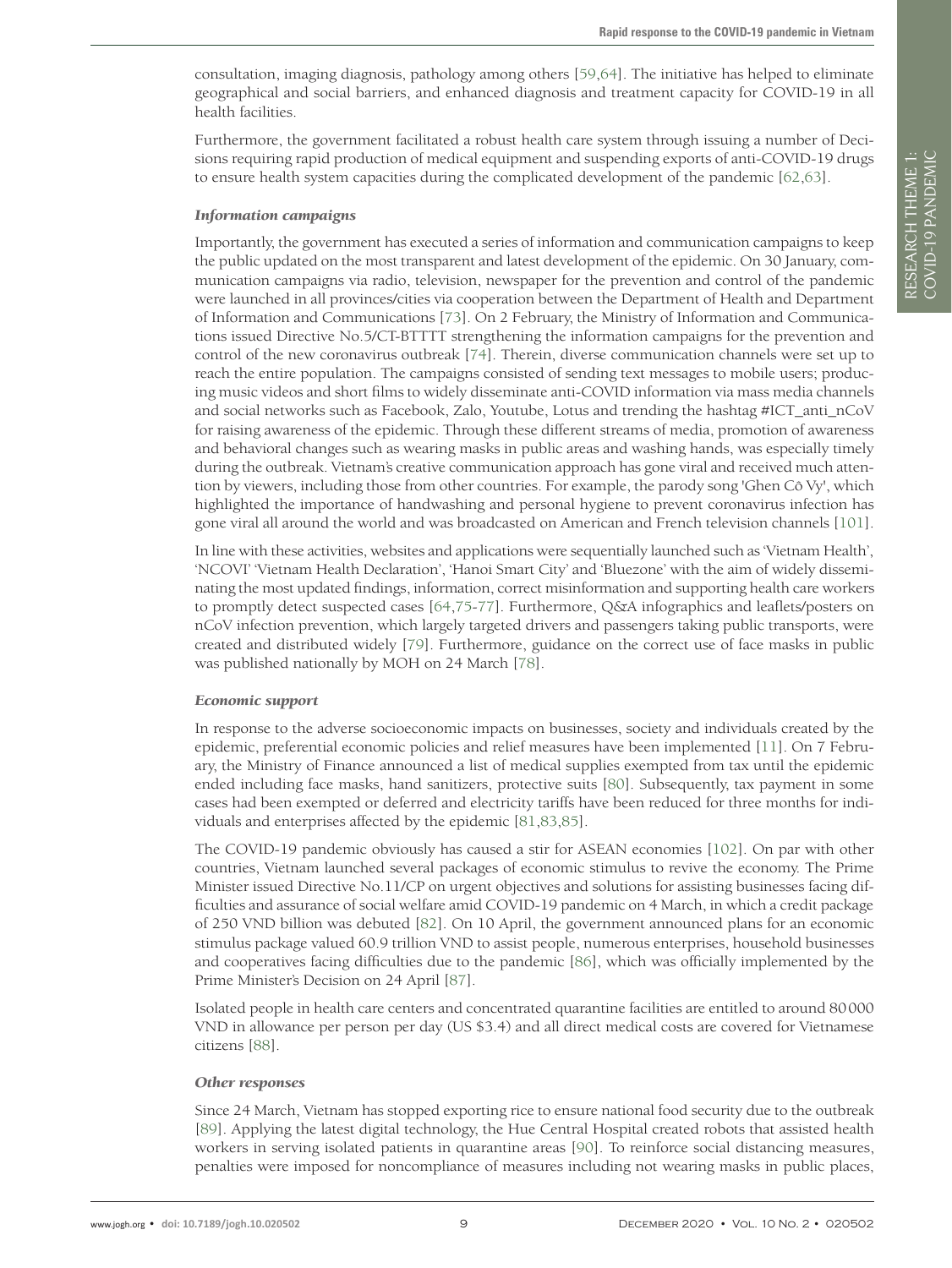Alongside the individual country attempts, ASEAN countries were also united in the fight against the COVID-19 pandemic. Meetings among national senior officers were held in March and April to discuss and share country experiences on COVID-19 prevention, screening and treatment [[3](#page-10-2),[92](#page-12-28)]. Also, enhancement and strengthening of international cooperation on responses to COVID-19 related health threats is one of the crucial points that were voiced by ASEAN nations [\[3](#page-10-2)]. The meetings also convened external experts from the United States, South Korea, Japan and China to share state-of-art technical knowledge and to provide financial support to countries for the current and subsequent waves of the COVID-19 outbreak. [[3](#page-10-2),[92](#page-12-28)].

Vietnam also made strong efforts to coordinate with international communities in the fight against COVID-19 with the spirit of solidarity – "there is no country alone in the fight against the pandemic". Since the beginning of April, Vietnam has been transferring medical supply aids to regional neighbors including Cambodia, Indonesia, Laos as well as other developed nations such as the United States, Japan and European countries [[93](#page-13-0)].

## Comparison of governments' responses to the COVID-19 pandemic among Southeast Asian countries

As of 24 April, the disparity of COVID-19 burden in terms of confirmed cases was observed across nations in Southeast Asia. While several countries reported some few hundreds confirmed cases (19 in Laos, 138 in Brunei, 122 in Cambodia, 139 in Myanmar, 270 in Vietnam), other countries suffered more heavily with the cases being 11178 in Singapore, 5603 in Malaysia, 7775 in Indonesia, 2854 in Thai Lan and 6981 in the Philippines [[1](#page-10-0)]. To curb the number of confirmed cases, Vietnam has issued a vast array of action policies, with the highest stringency level among Southeast Asian countries (Figure S1 in the **[Online Supplementary Document](#page-9-0)**). Particularly, Vietnam was evaluated as the top country ready to exit lockdown, which was based on the 4 out of 6 WHO recommendations in 'lockdown rollback' measures [\[103](#page-13-10)]. Thus, the positive outcomes seen in Vietnam could be attributable to the strict precautions taken by the government in the battle against COVID-19. Nevertheless, national level responses to the COVID-19 pandemic vary greatly among countries, depending on each's socio-economic background, health care capacity and political system.

# **CONCLUSION**

Overall, Vietnam's COVID-19 strategies could be considered an effective model for limited resource settings. It is fruition of the prompt, proactive and decisive steps taken by the government on all fronts including health care system, security force, economic policies, along with creative and effective communication campaigns. Therefore, this preliminary success from Vietnam may serve as a valuable case study for other countries in outbreak response. However, our research is merely a snapshot focusing on the government's responses during the first three months of the COVID outbreak. The pandemic is far from over and the country is expected to maintain precaution methods in the upcoming months.

**Acknowledgement:** The authors would like to thank Phuong Bich Tran (Department of Global Public Health, Karolinska Institutet, Sweden) for assistance with the language editing that greatly improved the manuscript. We would like to express our gratitude to the government, especially to all healthcare workers in this momentous time, those who have been working seamlessly and sacrificing for the safety of the people. We hope the crisis will soon be resolved.

**Funding:** This work received no funding.

**Authorship contributions:** TPTT conceptualized and designed the study. TPTT, THL, and TNPN conducted literature searches and provided summaries of existing studies. TPTT and THL wrote the manuscript. VHM gave critical input on the discussion of the results. All authors contributed to and have approved the final manuscript.

**Competing interests:** The authors completed the Unified Competing Interest form at www.icmje.org/coi\_disclosure. pdf (available upon request from the corresponding author), and declare no conflicts of interest.

#### <span id="page-9-0"></span>**Additional material**

[Online Supplementary Document](http://jogh.org/documents/issue202001/jogh-10-010402-s001.pdf)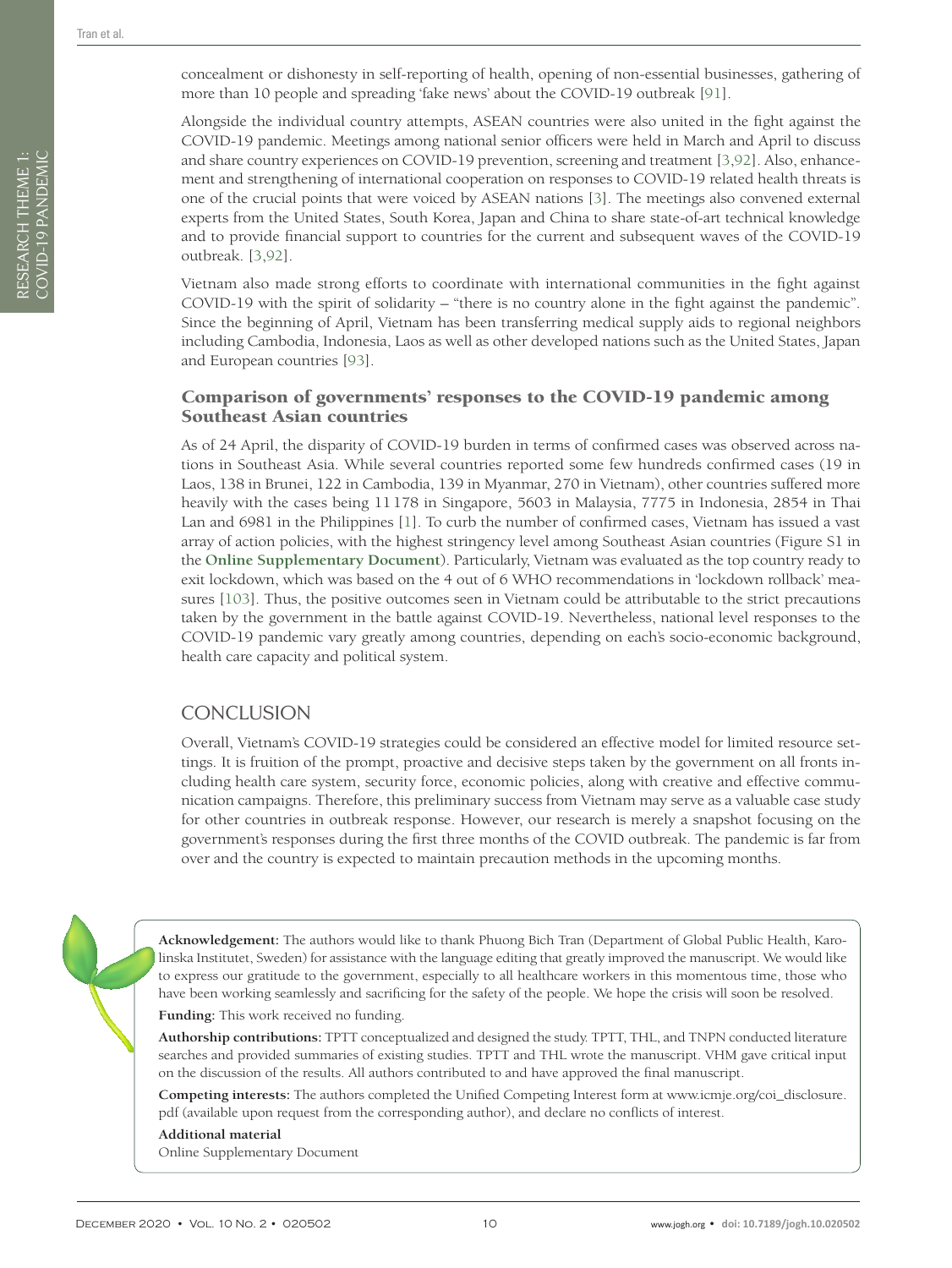- <span id="page-10-0"></span> 1 Coronavirus disease (COVID-2019) situation reports. Available: https://www.who.int/emergencies/diseases/novelcoronavirus-2019/situation-reports. Accessed: 20 April 2020.
- <span id="page-10-1"></span> 2 COVID-19 Dashboard by the Center for Systems Science and Engineering at John Hopkins University. Available: https:// gisanddata.maps.arcgis.com/apps/opsdashboard/index.html#/bda7594740fd40299423467b48e9ecf6. Accessed: 20 April 2020.
- <span id="page-10-2"></span> 3 Center for Strategic & International Studies. Southeast Asia Covid-19 Tracker. 2020. Available: https://www.csis.org/ programs/southeast-asia-program/southeast-asia-covid-19-tracker-0. Accessed: 26 April 2020.
- <span id="page-10-3"></span> 4 Vietnam Ministry of Health. Dashboard for COVID-19 statistics Available: https://ncov.moh.gov.vn/. Accessed: 26 April 2020. 5 Vietnam Laws. Available: https://thuvienphapluat.vn/en/index.aspx. Accessed 26 April 2020.
- <span id="page-10-5"></span><span id="page-10-4"></span> 6 Hale T. Sam Webster, Anna Petherick, Toby Phillips, and Beatriz Kira. Oxford COVID-19 Government Response Tracker, Blavatnik School of Government. Data use policy: Creative Commons Attribution CC BY standard. 2020. Available: https://www.bsg.ox.ac.uk/research/research-projects/oxford-covid-19-government-response-tracker. Accessed: 26 April 2020.
- <span id="page-10-6"></span> 7 The Prime Minister. Directive No.358/CT-CHK - Prevention of acute respiratory infections caused by new strains of Corona virus to aviation activities in Vietnam, 2020.
- <span id="page-10-7"></span> 8 The Civil Aviation Authority of Vietnam. Directive No.362/CT-CHK - Prevention of acute respiratory infections caused by new strains of Corona virus to aviation activities in Vietnam, 2020.
- <span id="page-10-8"></span> 9 The Prime Minister. Official Dispatch No. 224/CÐ-TTg on the difficult removal of goods for import, export and transportation across borders. 2020.
- <span id="page-10-9"></span>10 The Prime Minister. Directive No.10/CT-TTg on promotion COVID-19 pandemic prevention activities. 2020.
- <span id="page-10-10"></span>11 PB Tran, Hensing G, Wingfield T, Atkins A, Sidney K, Kazibwe J, et al. Income security during public health emergencies: the COVID-19 poverty trap in Vietnam. BMJ Glob Health. 2020;5:e002504[. Medline:32540965](https://www.ncbi.nlm.nih.gov/entrez/query.fcgi?cmd=Retrieve&db=PubMed&list_uids=32540965&dopt=Abstract) [doi:10.1136/](https://doi.org/10.1136/bmjgh-2020-002504) [bmjgh-2020-002504](https://doi.org/10.1136/bmjgh-2020-002504)
- <span id="page-10-11"></span>12 Vietnam Airlines halted all routes Vietnam - South Korea. Available: https://tuoitre.vn/vietnam-airlines-tam-dung-tat-caduong-bay-viet-nam-han-quoc-2020030221433763.htm. Accessed: 20 April 2020.
- <span id="page-10-12"></span>13 Vietnam Airlines temporarily flights between Vietnam and France, Malaysia. 2020. Available: https://www.vietnamairlines. com/cn/en/vietnam-airlines/press-room/travel-advisory/2020/0317-EN-VNA-suspend-route-france-malaysia. Accessed: 20 April 2020.
- <span id="page-10-13"></span>14 Vietnam Airlines temporarily suspended international flights. 2020. Available: https://www.vietnamairlines.com/vn/en/ vietnam-airlines/press-room/travel-advisory/2020/0319-EN-VNA-suspend-international-route. Accessed: 20 April 2020.
- <span id="page-10-14"></span>15 Vietnam suspends border crossing from and to Laos, Cambodia. Available: https://vietnaminsider.vn/vietnam-suspendsborder-crossing-from-and-to-laos-cambodia/. Accessed: 20 April 2020.
- <span id="page-10-15"></span>16 The Prime Minister. Official Telegraph No.156/CÐ-TTg on strengthening prevention and control of acute respiratory infections caused by new strains of corona virus. 2020.
- <span id="page-10-16"></span>17 Isolating all people from 31 outbreak provinces, China. Available: https://tuoitre.vn/cach-ly-tat-ca-nhung-nguoi-den-tu-31-tinh-co-dich-cua-trung-quoc-2020020319365586.htm. Accessed: 20 April 2020.
- <span id="page-10-17"></span>18 Compulsory isolation citizens from the epidemic areas in Korea. 2020. Available: https://thanhnien.vn/thoi-su/cach-lybat-buoc-nguoi-ve-tu-vung-dich-han-quoc-1187572.html. Accessed: 20 April 2020.
- <span id="page-10-18"></span>19 Ministry of Transportation. Document No.1637/BGTVT-VT on promptly implement the Prime Minister's Directive No. 10 / CT-TTg on promoting the prevention and control of COVID-19 epidemic. 2020.
- <span id="page-10-19"></span>20 Ministry of Transportation & Civil Aviation Authority of Vietnam. Mandatory medical declaration for passengers entering Vietnam. Available:http://img2.caa.gov.vn/2020/03/06/19/13/939CHKQLC.PDF. Accessed: 20 April 2020.
- <span id="page-10-20"></span>21 Medical declarations compel all passengers to enter Vietnam. Available: https://moh.gov.vn/hoat-dong-cua-dia-phuong/-/ asset\_publisher/gHbla8vOQDuS/content/khai-bao-y-te-bat-buoc-moi-hanh-khach-nhap-canh-vao-viet-nam. Accessed: 20 April 2020.
- <span id="page-10-21"></span>22 Since 0h 21 March, all people who enter Vietnam must be isolated. 2020. Available: https://tuoitre.vn/tu-0h-ngay-21-3 nguoi-nhap-canh-vao-viet-nam-deu-phai-cach-ly-20200320171258515.htm. Accessed: 20 April 2020.
- <span id="page-10-22"></span>23 The Prime Minister. Directive No.16/CT-TTg - Implementation of social distancing nationwide, 2020.
- <span id="page-10-23"></span>24 Samsung workers infected with Covid-19, Bac Ninh isolated 44 close contacts cases. 2020. Available: https://thanhnien.vn/ thoi-su/cong-nhan-samsung-nhiem-covid-19-bac-ninh-cach-ly-44-truong-hop-tiep-xuc-gan-1210319.html. Accessed: 25 April 2020.
- <span id="page-10-24"></span>25 Vinh Phuc Provincial People's Committees. Decision No.269/QÐ-UBND on implementation of emergency responsibilities in Decision no. 173 / QÐ-TTg of 1 February 2020 of the Prime Minister on announcing the emergency situation affected by a new chain virus in Vinh Phuc province 2020.
- 26 Hanoi: Eligible to end isolation of Truc Bach street. Available: http://www.hanoimoi.com.vn/tin-tuc/Xa-hoi/961754/hanoi-du-dieu-kien-ket-thuc-cach-ly–pho-truc-bach. Accessed: 20 April 2020.
- 27 Set up 9 medical isolation posts for Ha Loi village, Me Linh commune in 28 days. 2020. Available: https://hanoimoi. com.vn/tin-tuc/Xa-hoi/963737/lap-9-chot-cach-ly-y-te-thon-ha-loi-xa-me-linh-trong-28-ngay. Accessed: 20 April 2020.
- <span id="page-10-26"></span>28 Hai Phong isolates six localities as novel coronavirus inflicts mayhem. 2020. Available: https://e.vnexpress.net/news/ news/hai-phong-isolates-six-localities-as-novel-coronavirus-inflicts-mayhem-4067048.html. Accessed: 20 April 2020.
- <span id="page-10-25"></span>29 Bach Mai Hospital will no longer be isolated from 0h on April 12, and will resume operation in early May. 2020. Available: https://tuoitre.vn/benh-vien-bach-mai-het-cach-ly-tu-0h-ngay-12-4-se-hoat-dong-lai-vao-dauthang-5-20200412001819298.htm. Accessed: 20 April 2020.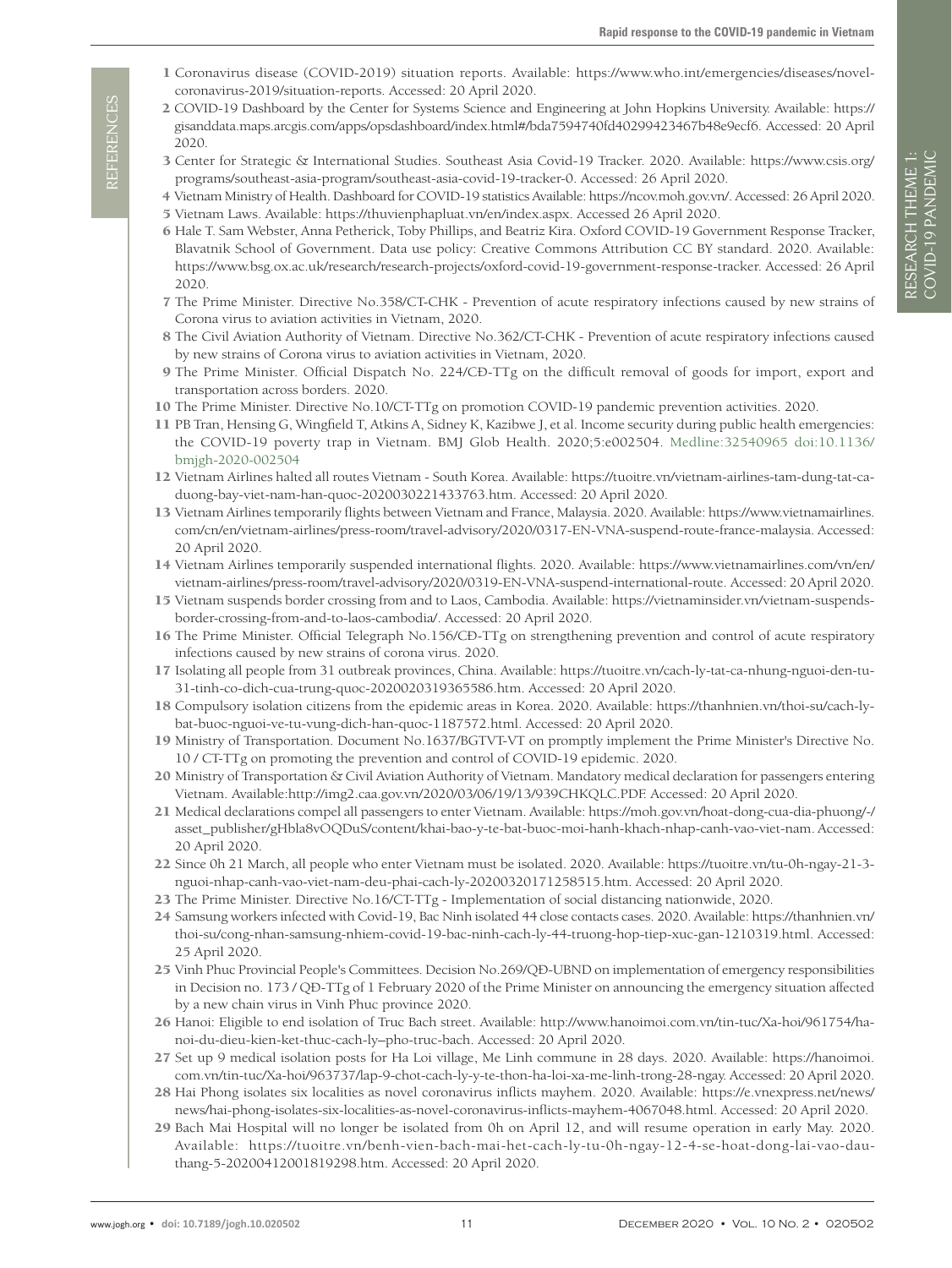**REFERENCES** REFERENCES

- <span id="page-11-1"></span><span id="page-11-0"></span>31 The Prime Minister. The Directive No.19/CT-TTg on continuing to implement COVID-19 epidemic control measures in the new situation. 2020.
- <span id="page-11-2"></span>32 Hanoi allows school closure until the end of 9 Febuary. 2020. Available: https://tuoitre.vn/ha-noi-cho-hoc-sinh-nghihoc-den-het-9-2-20200202195100563.htm. Accessed: 20 April 2020.
- <span id="page-11-3"></span>33 Ho Chi Minh City allows students are absent from school for a week to prevent Corona. 2020. Available: https://tuoitre. vn/hoc-sinh-tp-hcm-duoc-nghi-hoc-1-tuan-de-phong-corona-20200202175017186.htm. Accessed: 20 April 2020.
- <span id="page-11-4"></span>34 The Prime Minister. The Official Dispatch No.156/CÐ-TTg on 2 February 2020 on strengthening prevention and control of acute respiratory infections caused by new stains of Corona virus. 2020.
- <span id="page-11-5"></span>35 The Ministry of Education and Training allows school closure to prevent and fight against nCoV disease. 2020. Available: https://moet.gov.vn/tintuc/Pages/phong-chong-nCoV.aspx?ItemID=6456. Accessed: 20 April 2020.
- <span id="page-11-6"></span>36 Ministry of Culture Sport, and Tourism. The Official Telegraph No. 396 / CD-BVHTTDL on strengthening the preventive activities of COVID-19 in communication activities, cultural and historical places. 2020.
- <span id="page-11-7"></span>37 The railway industry suspended many trains from today because of COVID-19. 2020. Available: http://baolangson.vn/ xa-hoi/276118-nganh-duong-sat-tam-dung-nhieu-doan-tau-tu-hom-nay-vi-covid-19.html. Accessed: 25 April 2020.
- <span id="page-11-8"></span>38 Ho Chi Minh city People's Committee - Food Safety Management Authority of Ho Chi Minh City. No.635/BQLATTP-VP on temporarily stop some non-essential activities. 2020.
- <span id="page-11-9"></span>39 The Prime Minister. Directive No.15/CT-TTg on drastically implementing the peak phase of covid prevention. 2020.
- <span id="page-11-10"></span>40 Hanoi People's Committee - Hanoi Transport Corporation LTD. Document No.393/TCT-VTHKCC on plan to adjust bus transport activities during the peak of covid prevention. 2020.
- <span id="page-11-11"></span>41 Ministry of Transportation. The Official Dispatch No. 2917 / BGTVT-VT on continuing Directive No.15/CT-TTg. 2020.
- <span id="page-11-12"></span>42 The airline has experienced unprecedented difficulties in history. 2020. Available: https://bnews.vn/hang-khong-hungchiu-nhung-kho-khan-chua-tung-co-trong-lich-su/152376.html. Accessed: 25 April 2020.
- <span id="page-11-13"></span>43 Ministry of Transportation. Document No.3064/BGTVT-VT on Implementing Directive No. 16 / CT-TTg dated March 31, 2020 of the Prime Minister. 2020.
- <span id="page-11-14"></span>44 Ministry of Transportation. Official Dispatch No.3864/BGTVT-VT on implementing the Prime Minister's direction at the Government's Standing Committee on Prevention and Combat of Covid-19 on April 22, 2020.
- <span id="page-11-15"></span>45 Ministry of Transportation. Official Dispatch No. 3655/BGTVT-VT on implementation of Announcement No.158/TB-VPCP dated 16/04/2020 of the Prime Minister. 2020.
- <span id="page-11-16"></span>46 Provinces and cities wait for the next instruction on social spacing. 2020. Available: https://tuoitre.vn/cac-tinh-thanhcho-chi-thi-tiep-theo-ve-gian-cach-xa-hoi-20200422081107035.htm. Accessed: 25 April 2020.
- <span id="page-11-17"></span>47 Airlines announced simultaneously deploying domestic flights from 16/4. 2020. Available: http://thoibaotaichinhvietnam. vn/pages/kinh-doanh/2020-04-11/cac-hang-hang-khong-thong-bao-dong-loat-trien-khai-bay-noi-dia-tro-lai-tungay-16-4-85252.aspx. Accessed: 25 April 2020.
- <span id="page-11-18"></span>48 Update: Return school schedule for students from 63 provinces and cities. 2020. Available: https://thoidai.com.vn/capnhat-lich-di-hoc-tro-lai-cua-hoc-sinh-63-tinh-thanh-pho-106645.html. Accessed: 26 April 2020.
- <span id="page-11-19"></span>49 Ministry of Health. Decision No.125/QÐ-BYT on guideline for diagnosis and treatment for novel coronavirus infection. 2020.
- <span id="page-11-20"></span>50 Ministry of Health. Decision No.322/QÐ-BYT on guideline for diagnosis and treatment for novel coronavirus infection (2019-nCoV). 2020.
- <span id="page-11-21"></span>51 Ministry of Health. Decision No.1344/QÐ-BYT on guideline for diagnosis and treatment for SARS-COV-2 (COVID-19). 2020.
- <span id="page-11-22"></span>52 The Prime Minister. Directive No. 05 / CT-TTg on prevention and control of Coronavirus outbreak. 2020.
- <span id="page-11-23"></span>53 Ministry of Health. Decision No. 255 /QD-BYT on the establishment of a Rapid Response Team to control the novel coronavirus disease (NCOV). 2020.
- <span id="page-11-24"></span>54 The Prime Minister. Decision No.170/QD-TTg on establishment National Steering Committee for control the novel coronavirus disease. 2020.
- <span id="page-11-25"></span>55 Free calls for Q&A about novel coronavirus disease. Available: https://tuoitre.vn/mien-phi-cac-cuoc-goi-giai-dap-thongtin-ve-dich-benh-corona-20200201224351027.htm. Accessed: 20 April 2020.
- <span id="page-11-26"></span>56 COVID-19 hotline of 63 provinces. Available: https://tuoitre.vn/duong-day-nong-tu-van-covid-19-cua-63-tinhthanh-20200322135510052.htm. Accessed: 20 April 2020.
- <span id="page-11-27"></span>57 Vietnam successfully cultured and isolated new coronavirus strain in laboratory. 2020. Available: https://thanhnien.vn/ thoi-su/viet-nam-phan-lap-duoc-virus-corona-gay-dich-viem-duong-ho-hap-cap-1179845.html. Accessed: 20 April 2020.
- <span id="page-11-28"></span>58 The National Steering Committee for prevention and control the novel coronavirus disease. Decision No. 80 / QD-BCDQG on establishment Sub-committees to respond the novel coronavirus disease. 2020.
- <span id="page-11-29"></span>59 Launching the online-based management and administration center to support COVID-19 diagnosis and treatment. Available: https://thanhnien.vn/suc-khoe/ra-mat-trung-tam-quan-ly-dieu-hanh-ho-tro-chuyen-mon-chan-doan-dieutri-covid-19-1191516.html. Accessed: 25 April 2020.
- <span id="page-11-30"></span>60 Vietnam officially produced the Sars-Cov-2 detection test kit with a capacity of 10,000 sets/day. 2020. Available: https:// thanhnien.vn/thoi-su/viet-nam-che-tao-bo-kit-phat-hien-sars-cov-2-cong-suat-10000-bongay-1191346.html. Accessed: 20 April 2020.
- <span id="page-11-31"></span>61 The Ministry of Health imported 200,000 nCoV rapid tests. 2020. Available: https://vnexpress.net/bo-y-te-nhap-200- 000-test-xet-nghiem-nhanh-ncov-4076810.html. Accessed: 20 April 2020.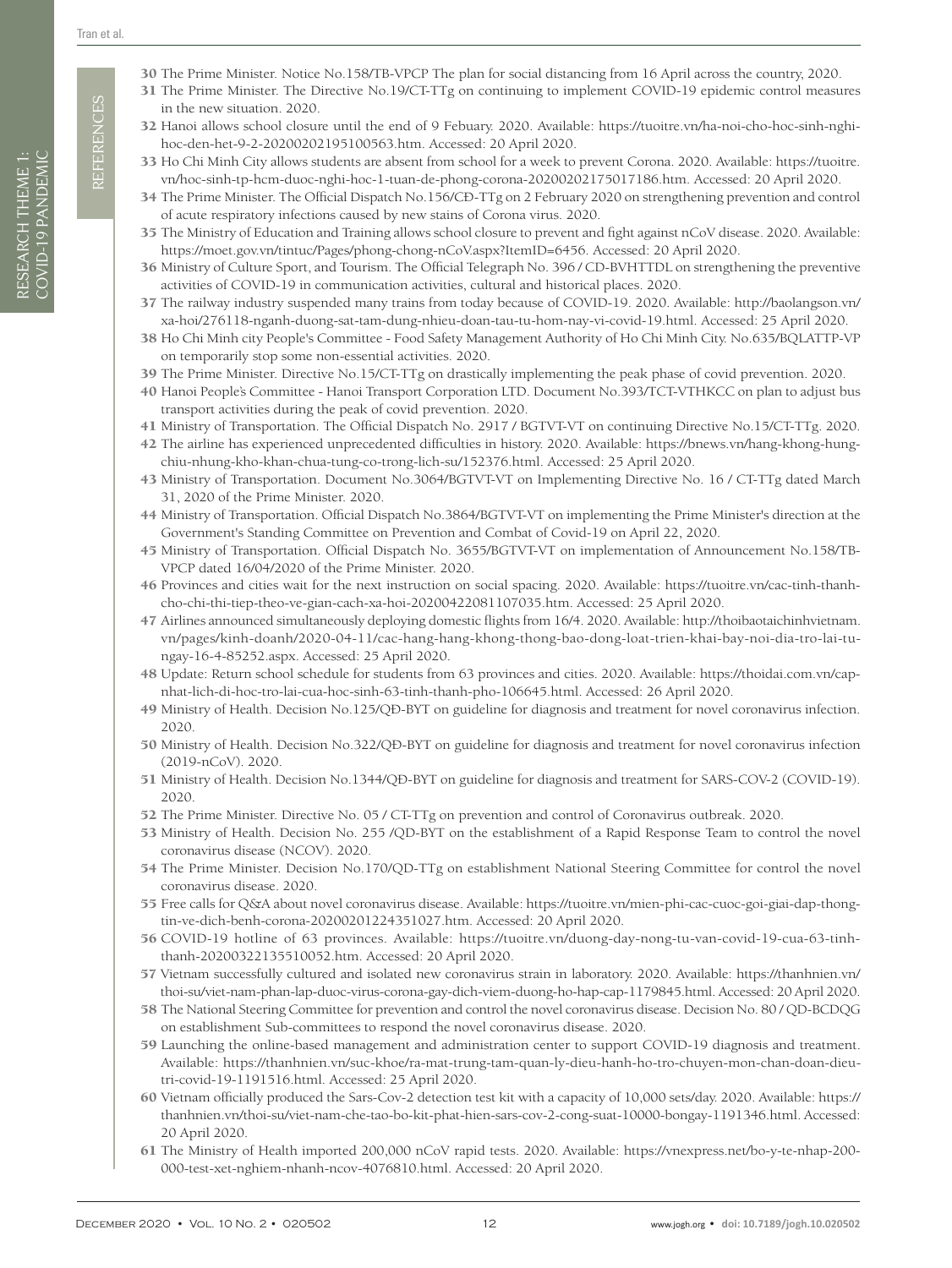- <span id="page-12-0"></span>62 The Government Office. Announcement No. 143/TB-VPCP about the decision at the regular meeting on prevention and control the COVID-19 epidemic. 2020.
- <span id="page-12-1"></span>63 The Drug Administration of Vietnam. Official Dispatch No. 4162/QLD-KD stopping anti-COVID-19 drugs exports. Available: https://dav.gov.vn/cong-van-so-4162qld-kd-ve-viec-tam-dung-xuat-khau-thuoc-phong-chong-covid-19-n2826.html. Accessed: 25 April 2020.
- <span id="page-12-2"></span>64 Ministry of Health Portal. Prime Minister attended the opening of 2 technology products for prevention of COVID-19. Available: https://moh.gov.vn/hoat-dong-cua-lanh-dao-bo/-/asset\_publisher/TW6LTp1ZtwaN/content/thu-tuong-dukhai-truong-2-san-pham-cong-nghe-giup-phong-chong-covid-19. Accessed: 25 April 2020.
- <span id="page-12-3"></span>65 Ministry of Health. Decision No. 879/QD-BYT on interim guidance for the COVID-19 quarantine at home and in residential areas. 2020.
- <span id="page-12-29"></span>66 Ministry of Health. Decision No.344/QÐ-BYT on guidance on quarantine at quarantine zones for prevention and control of novel coronavirus pneumonia (COVID-19). 2020.
- <span id="page-12-4"></span>67 Ministry of Health. Decision No. 904/QD-BYT on the manual for implementation of quarantine at quarantine zones. 2020.
- <span id="page-12-5"></span>68 Ministry of Health. Decision No.1271/QD-BYT on interim guidance on prevention and management of SARS-CoV-2 infection (COVID-19) for pregnant women and infants. 2020.
- <span id="page-12-6"></span>69 Ministry of Health. Decision No. 1588 / QD-BYT on interim guidance on the health management for the elderly and people with chronic diseases at healthcare facilities in the context of the Covid-19 epidemic; and guidance on health care and prevention Covid-19 epidemic for the elderly in the communities. 2020.
- <span id="page-12-7"></span>70 Health Environment Management Agency. The Official Dispatch No. 1364/BYT-MT on prevention and control the COVID-19 at apartment buildings. 2020.
- 71 Health Environment Management Agency. The Official Dispatch No. 490/BYT-MT on prevention and control the COVID-19 at workplaces. 2020.
- <span id="page-12-8"></span>72 Health Environment Management Agency. Official Dispatch No. 831/BYT-MT on prevention and control the COVID-19 epidemic in shopping malls, supermarkets, traditional markets, restaurants, hotels, parks and tourist areas. 2020.
- <span id="page-12-9"></span>73 Ministry of Health. Official Dispatch No. 369/BYT-TT-KT on strengthening propaganda, advocacy of prevention and control of nCoV. 2020.
- <span id="page-12-10"></span>74 Ministry of Information and Communications. Directive No. 5/CT-BTTTT on Prevention and control of COVID-19. 2020.
- <span id="page-12-11"></span>75 The Ministry of Health officially launched a website on nCoV. 2020. Available: https://congnghe.tuoitre.vn/bo-y-te-chinhthuc-ra-mat-trang-tin-ve-dich-benh-virus-corona-20200208181554979.htm. Accessed: 20 April 2020.
- <span id="page-12-12"></span>76 Launched medical applications for Vietnamese and foreigners. Available: https://ncov.moh.gov.vn/web/guest/-/ra-matung-dung-tro-giup-y-te-cho-nguoi-viet-nam-va-nguoi-nuoc-ngoai. Accessed: 20 April 2020.
- <span id="page-12-13"></span>77 SmartCity application supports Hanoi authorities to monitor suspected people with COVID-19. Available: https://tuoitre. vn/ung-dung-smartcity-ho-tro-co-quan-chuc-nang-ha-noi-giam-sat-nguoi-cach-ly-20200320140019871.htm. Accessed: 20 April 2020.
- <span id="page-12-14"></span>78 Ministry of Health. Official Dispatch No. 1519 / BYT-MT on guidance of wearing facial masks for people and communities. 2020.
- <span id="page-12-15"></span>79 Infographic on COVID-19. 2020. Available: https://vtv.vn/infographic.htm. Accessed: 24 April 2020.
- <span id="page-12-16"></span>80 Ministry of Finance. Exempting all kinds of taxes for medical materials against nCoV epidemic. Available: http:// baochinhphu.vn/Kinh-te/Bo-Tai-chinh-Mien-thue-cac-loai-vat-tu-y-te-chong-dich-nCoV/387058.vgp. Accessed: 24 April 2020.
- <span id="page-12-17"></span>81 The General Department of Taxation. Official Letter No. 897 / TCT-QLN on extension of tax payment, exemption of late payment due to Covid-19 epidemic. 2020.
- <span id="page-12-18"></span>82 The Prime Minister. Directive No. 11/CP on urgent objectives and solutions for assisting businesses facing difficulties and assurance of social welfare amid COVID-19 pandemic. 2020.
- <span id="page-12-19"></span>83 Ministry of Industry and Trade. Official Dispatch No. 2698/BTC-DTDL on cutting electricity bills. 2020.
- <span id="page-12-20"></span>84 Hanoi People's Committee. Directive No.06/CT-UBND on drastically implementing a number of solutions in investment and construction management to improve the efficiency of public investment, stabilize production and business, and ensure social security in Hanoi city during Covid-19 epidemic. 2020.
- <span id="page-12-21"></span>85 The Goverment. Decree No.41/2020/ND-CP on tax and land rent deferral. 2020.
- <span id="page-12-22"></span>86 The Goverment. Resolution No. 42/ND-CP on assistance for people affected by COVID-19 Pandemic. 2020.
- <span id="page-12-23"></span>87 The Prime Minister. Decision No.15/2020/QD-TTg on implementation of policies on assistance for people affected by COVID-19 pandemic. 2020.
- <span id="page-12-24"></span>88 How much is supported for people in quarantine zones due to COVID-19? Available: https://thanhnien.vn/thoi-su/nguoibi-cach-ly-y-te-do-dich-covid-19-duoc-ho-tro-bao-nhieu-tien-1203623.html. Accessed: 20 April 2020.
- <span id="page-12-25"></span>89 Vietnam has stopped exporting rice: it is necessary to ensure national food security. 2020. Available: http://kinhtedothi.vn/ viet-nam-tam-dung-xuat-khau-gao-can-thiet-de-bao-dam-an-ninh-luong-thuc-378759.html. Accessed: 20 April 2020.
- <span id="page-12-26"></span>90 Robot helps patients with COVID-19 in quarantine zones. 2020. Available: https://thanhnien.vn/gioi-tre/doc-dao-robotphuc-vu-benh-nhan-cach-ly-trong-mua-dich-covid-19-1199187.html. Accessed: 20 April 2020.
- <span id="page-12-27"></span>91 Detailed penalties of 13 violations in COVID-19 prevention and control policies 2020. Available: http://baochinhphu.vn/ Hoat-dong-dia-phuong/Chi-tiet-muc-phat-13-hanh-vi-vi-pham-quy-dinh-phong-chong-COVID19-tai-Ha-Noi/392005. vgp. Accessed: 25 April 2020.
- <span id="page-12-28"></span>92 Association of Southeast Asian Nations. ASEAN Secretariat News. 2020. Available: https://asean.org/category/news/aseansecretariat-news/. Accessed: 25 April 2020.